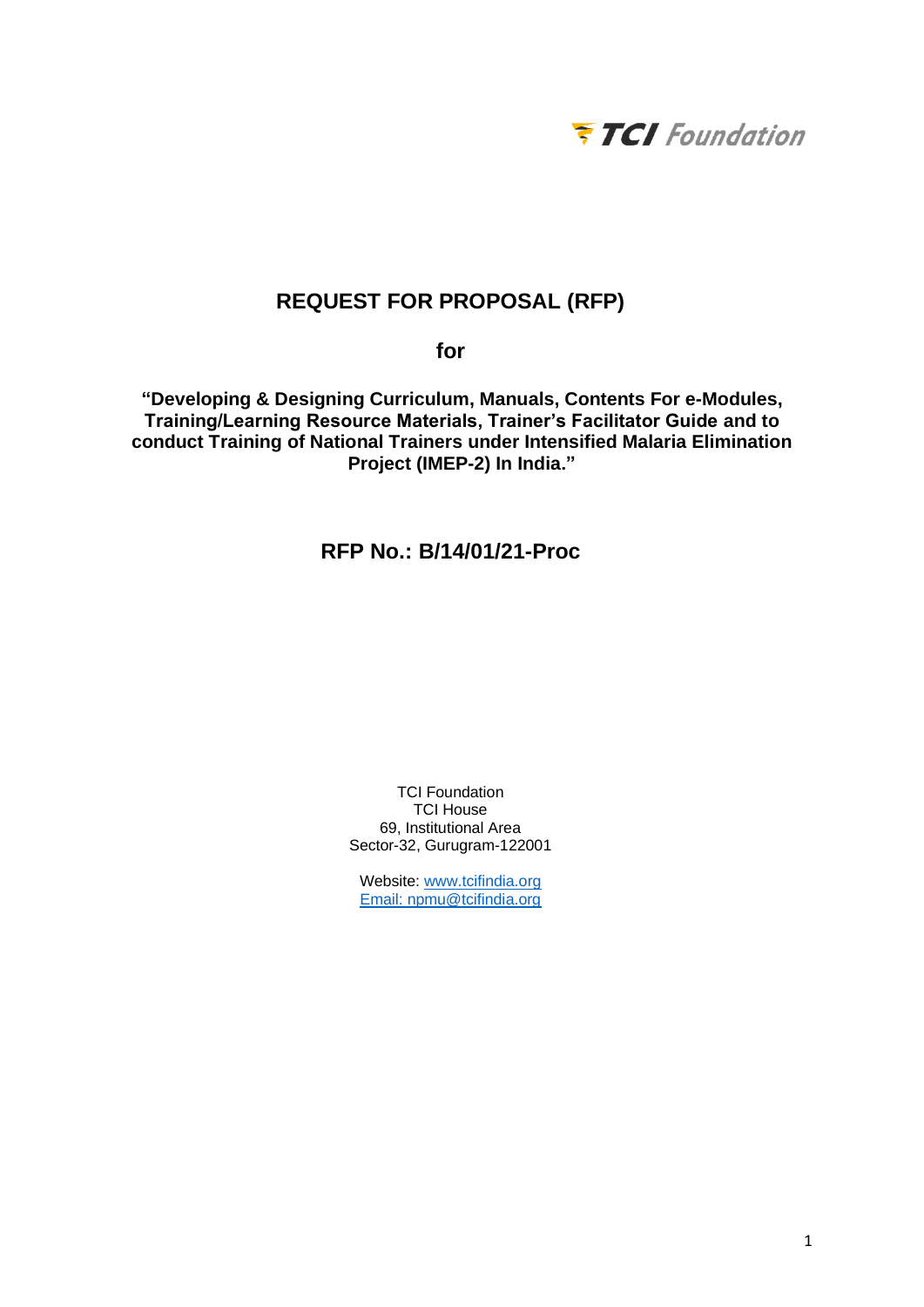### **Section 1 - Introduction and Disclaimer**

### **1.1. Purpose of RFP**

The purpose of this Request for Proposal (RFP) is to select agency having extensive experience of Developing & Designing Curriculum, Manuals, Contents For e-Modules, Training/Learning Resource Materials, Trainer's Facilitator Guide and to conduct Training of National Trainers for capacity building of public health workforce in India. Experience in malaria elimination stream shall be an added advantage for the applying agency.

### **1.2. Information Provided**

This RFP document contains statements derived from information that is believed to be relevant at the date but does not purport to provide all information that may be necessary or desirable to enable an intending contracting party to determine whether to enter a contract or arrangement with TCI Foundation (TCIF). Neither TCIF nor any of its employees, agents, contractors, or advisers gives any representation or warranty, express or implied, as to the accuracy or completeness of any information or statement given or made in this document. Neither TCIF nor any of its employees, agents, contractors, or advisers has carried out or will carry out an independent audit or verification exercise in relation to the contents of any part of the document.

### **1.3. Disclaimer**

Subject to any law to the contrary, and to the maximum extent permitted by law, TCIF and its officers, employees, contractors, agents, and advisers disclaim all liability from any loss or damage (whether foreseeable or not) suffered by any person acting on or refraining from acting because of any information including forecasts, statements, estimates, or projections contained in this RFP document or conduct ancillary to it whether or not the loss or damage arises in connection with any negligence, omission, default, lack of care or misrepresentation on the part of TCIF or any of its officers, employees, contractors, agents, or advisers.

### **1.4. Costs to be borne by Bidders**

All costs and expenses incurred by Bidders in any way associated with the development, preparation, and submission of bid(s), including but not limited to the attendance at meetings, discussions, demonstrations, etc. and providing any additional information required by TCIF, will be borne entirely and exclusively by the Bidder.

### **1.5. No Legal Relationship**

No binding legal relationship will exist between any of the Bidders and TCIF until execution of a contractual agreement.

### **1.6. Bidder Obligation to Inform Itself**

The Bidder must conduct its own investigation and analysis regarding any information contained in this RFP document and the meaning and impact of that information.

### **1.7. Evaluation of Bids**

- 1.7.1. Each Bidder acknowledges and accepts that TCIF may in its absolute discretion apply selection criteria specified in this RFP document for evaluation of bids for short listing/selecting the eligible Bidders. This RFP document will not form part of any contract or arrangement, which may result from the issue of this RFP document or any investigation or review, carried out by a Bidder.
- 1.7.2. TCIF will constitute a Bids Evaluation Committee to evaluate the responses of the Bidders.
- 1.7.3. The Bids Evaluation Committee constituted by the TCIF shall evaluate the responses to this RFP and all supporting documents/documentary evidence. Any Bidder's inability to submit requisite supporting documents/documentary evidence, may lead to rejection.
- 1.7.4. Each of the bids shall be evaluated as per the criteria and requirements specified in this RFP.<br>1.7.5. The decision of the Bids Evaluation Committee in the evaluation of bids to this RFP shall b
- The decision of the Bids Evaluation Committee in the evaluation of bids to this RFP shall be final. No correspondence will be entertained outside the process of evaluation with the Committee.
- 1.7.6. The Bids Evaluation Committee may ask for meetings with the Bidders to seek clarifications on their proposals.
- 1.7.7. The Bids Evaluation Committee reserves the right to reject any or all bids based on any deviations.
- 1.7.8. All responsive Bids will be considered for further processing as mentioned below. TCIF will prepare a list of responsive Bidders, who comply with all the Terms and Conditions of this RFP. All eligible bids will be considered for further evaluation by Bids Evaluation Committee according to the evaluation process defined in this RFP document. The decision of the Bids Evaluation Committee will be final in this regard.

### **1.8. Acceptance of Selection Process**

Each Bidder having responded to this RFP acknowledges to have read, understood, and accepted the selection & evaluation process mentioned in this RFP document. The Bidder ceases to have any option to object against any of these processes at any stage after submission of its responses to this RFP.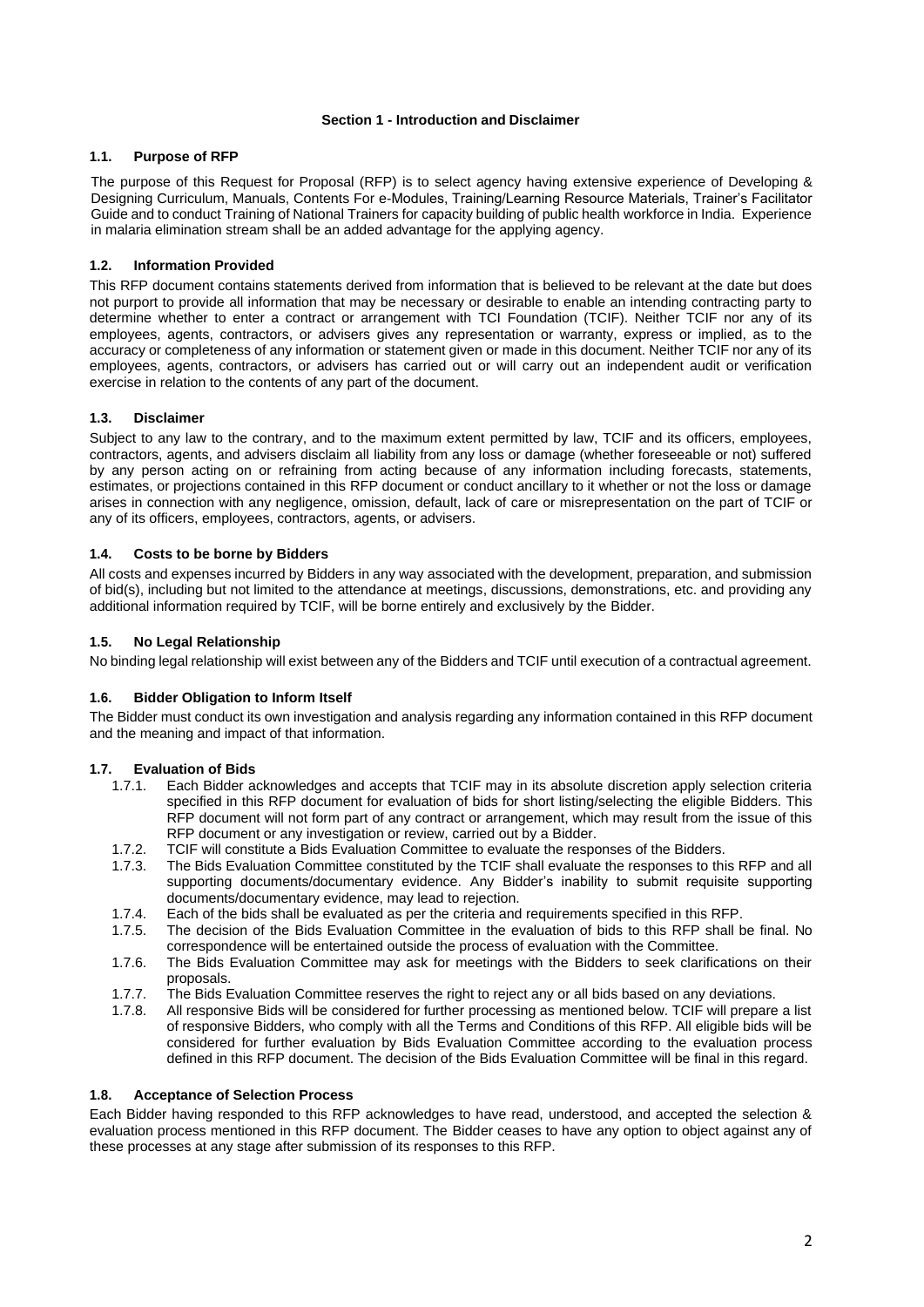### **1.9. Errors and Omissions**

Each Bidder should notify TCIF of any error, omission, or discrepancy found in this RFP document.

### **1.10. Acceptance of Terms**

A Bidder, by submitting their bid to this RFP, will be deemed to have accepted the terms of this Introduction and Disclaimer.

### **1.11. Requests for Proposal**

Bidders are required to direct all communications related to this RFP on this address:

**Dr. Munish Chander Director NPMU (GFATM-PR2) & Head TCI Foundation TCI House, 69 Institutional Area Sector-32, Gurgaon-122007**

**Email**: **npmu@tcifindia.org Telephone: +91 (124) 2381603-07**

TCIF may, in its absolute discretion, seek additional information or material from any of the Bidders after this RFP closes and all such information and material provided must be taken to form part of that Bidder's response. Bidders should provide details of their contact person, telephone, fax, email, and full address(s) to ensure that replies to this RFP could be conveyed promptly.

### **1.12. Notification**

TCIF will notify all short-listed Bidders in writing or by mail as soon as practicable about the outcome of this RFP. TCIF is not obliged to provide any reasons for any such acceptance or rejection.

$$
^{++++}
$$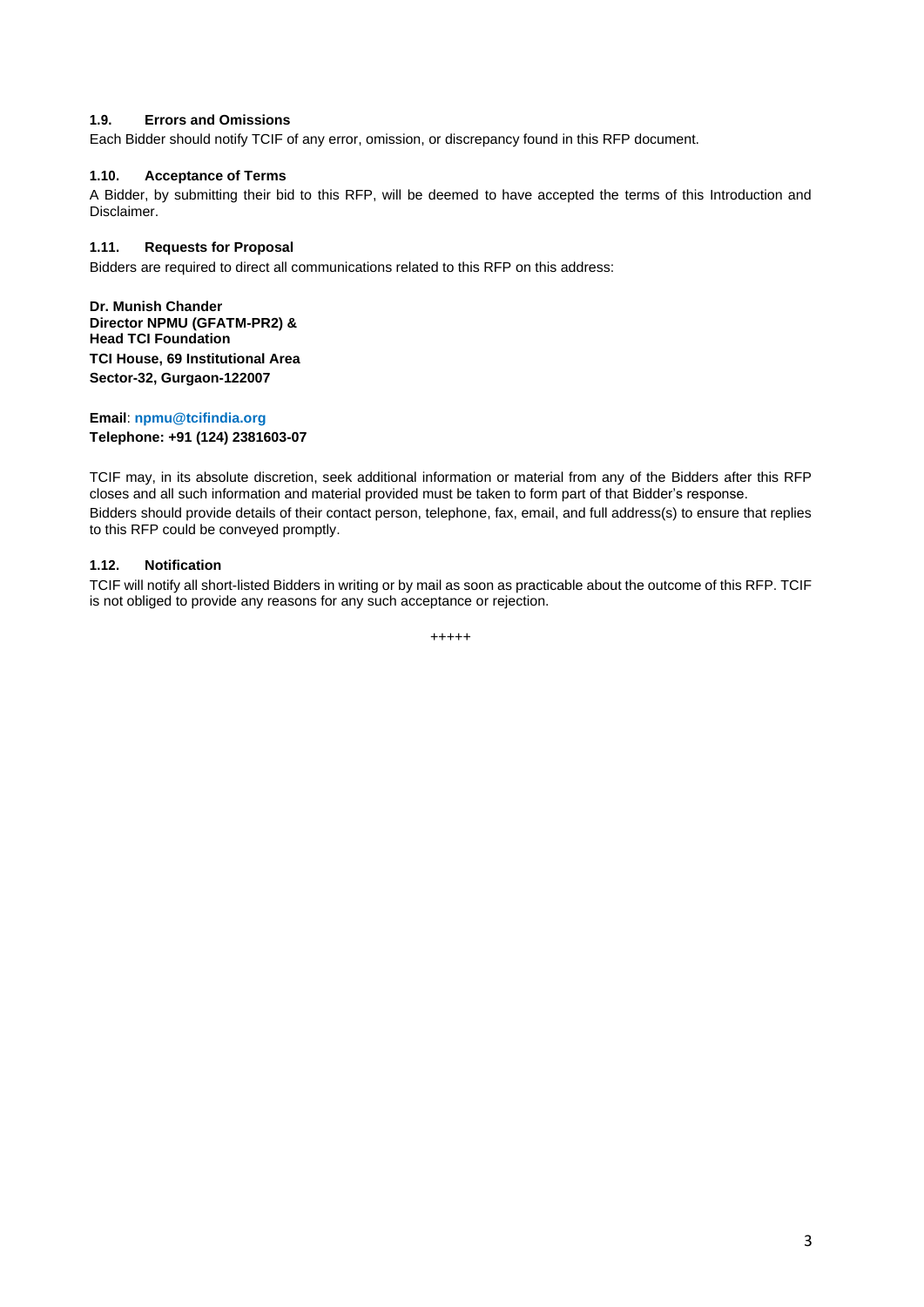# **Section 2**

# **Description of Requirements**

| 2.1 | Background                                                           | India has made significant advances in addressing malaria in recent years.<br>Although the country accounted for 85% of the total malaria incidence in the<br>South-East Asia Region in the World Malaria Report 2018, the most recent<br>report (2019) indicates that there was a reduction of 2.6 million malaria cases<br>in 2018 compared to 2017. Achievements in malaria mortality and morbidity<br>remain fragile (e.g. an increase in cases and deaths in 2014; and in 1976, a<br>massive resurgence of malaria was attributed to inadequate health<br>infrastructure and diminishing monitoring and logistics in many parts of the<br>country). The gains achieved to date need to be sustained, and in line with<br>India's goal of eliminating malaria by 2030. |                |  |  |
|-----|----------------------------------------------------------------------|----------------------------------------------------------------------------------------------------------------------------------------------------------------------------------------------------------------------------------------------------------------------------------------------------------------------------------------------------------------------------------------------------------------------------------------------------------------------------------------------------------------------------------------------------------------------------------------------------------------------------------------------------------------------------------------------------------------------------------------------------------------------------|----------------|--|--|
|     |                                                                      | The main goal of the Intensified Malaria Elimination Project (IMEP-2) is to<br>eliminate malaria (zero indigenous cases) throughout the entire country by<br>2030, to maintain malaria free status and prevent re-introduction. The objective<br>of the framework was to eliminate malaria from 15 low endemic states/UTs by<br>2020, from moderate endemic states by 2022, ultimately eliminate malaria from<br>the country by 2027 and sustain zero transmission till 2030 for proceeding for<br>WHO certification.                                                                                                                                                                                                                                                      |                |  |  |
|     |                                                                      | Unlike other countries where there are designated malaria control programs,<br>the National Centre for Vector Borne Diseases Control (NCVBDC) has a broad<br>mandate for all vector borne diseases in India. While this is a strength in terms<br>of enhancement of the integrated approach in prevention of vector borne<br>diseases/infection, this also creates a challenge for translation of the malaria<br>elimination agenda at state and peripheral levels. The trained workforce is<br>critical component of malaria elimination project in India. Pushing towards pre-<br>elimination and elimination in high burden states requires building on critical<br>human resources at the implementation and service delivery level.                                   |                |  |  |
|     |                                                                      | The objective of the project "Saksham" awarded by the Global Fund (GFATM)<br>to TCI Foundation (Principal Recepient-2) is to ensure effective capacity<br>building of workforce engaged under Intensified Malaria Elimination Program<br>(IMEP-2). It is envisaged to develop a national training portal of NCVBDC to<br>impart workforce e-training to nearly 1.7 million workforce engaged in the<br>malaria elimination project in all states to improve overall implementation of anti-<br>malaria interventions in India.                                                                                                                                                                                                                                             |                |  |  |
| 2.2 | Implementing Partner of<br>Global Fund                               | <b>TCI Foundation</b>                                                                                                                                                                                                                                                                                                                                                                                                                                                                                                                                                                                                                                                                                                                                                      |                |  |  |
| 2.3 | Brief description of the<br>required services                        | Please refer to detailed TORs                                                                                                                                                                                                                                                                                                                                                                                                                                                                                                                                                                                                                                                                                                                                              |                |  |  |
| 2.4 | List of Description of<br><b>Expected Outputs to be</b><br>Delivered | The key objective of the project is to develop and design standardized<br>curriculum, manuals, contents for e-modules, training/learning resource<br>materials with exercises, tools, trainer's facilitator guide and to carry out<br>the training of national trainers. Developed curricula, training materials<br>and pool of trainers would be used to capacitate key workforce engaged<br>in malaria elimination project in India. The new training modules will be<br>prepared in specific context to National Framework for Malaria Elimination in<br>India: 2016-2030.                                                                                                                                                                                              |                |  |  |
|     |                                                                      | <b>Deliverables</b>                                                                                                                                                                                                                                                                                                                                                                                                                                                                                                                                                                                                                                                                                                                                                        | <b>Targets</b> |  |  |
|     |                                                                      | <b>Curriculum and Manual Development &amp; Customization</b>                                                                                                                                                                                                                                                                                                                                                                                                                                                                                                                                                                                                                                                                                                               |                |  |  |
|     |                                                                      | Curriculum and Manuals for different cadres engaged in<br>Intensified Malaria Elimination Project (IMEP-2) of the<br>National Centre for Vector Borne Diseases Control                                                                                                                                                                                                                                                                                                                                                                                                                                                                                                                                                                                                     | 8 cadres       |  |  |
|     |                                                                      | Trainer's Facilitator Guide to impart training to cadre staff in<br>all states of India                                                                                                                                                                                                                                                                                                                                                                                                                                                                                                                                                                                                                                                                                    | 8 cadres       |  |  |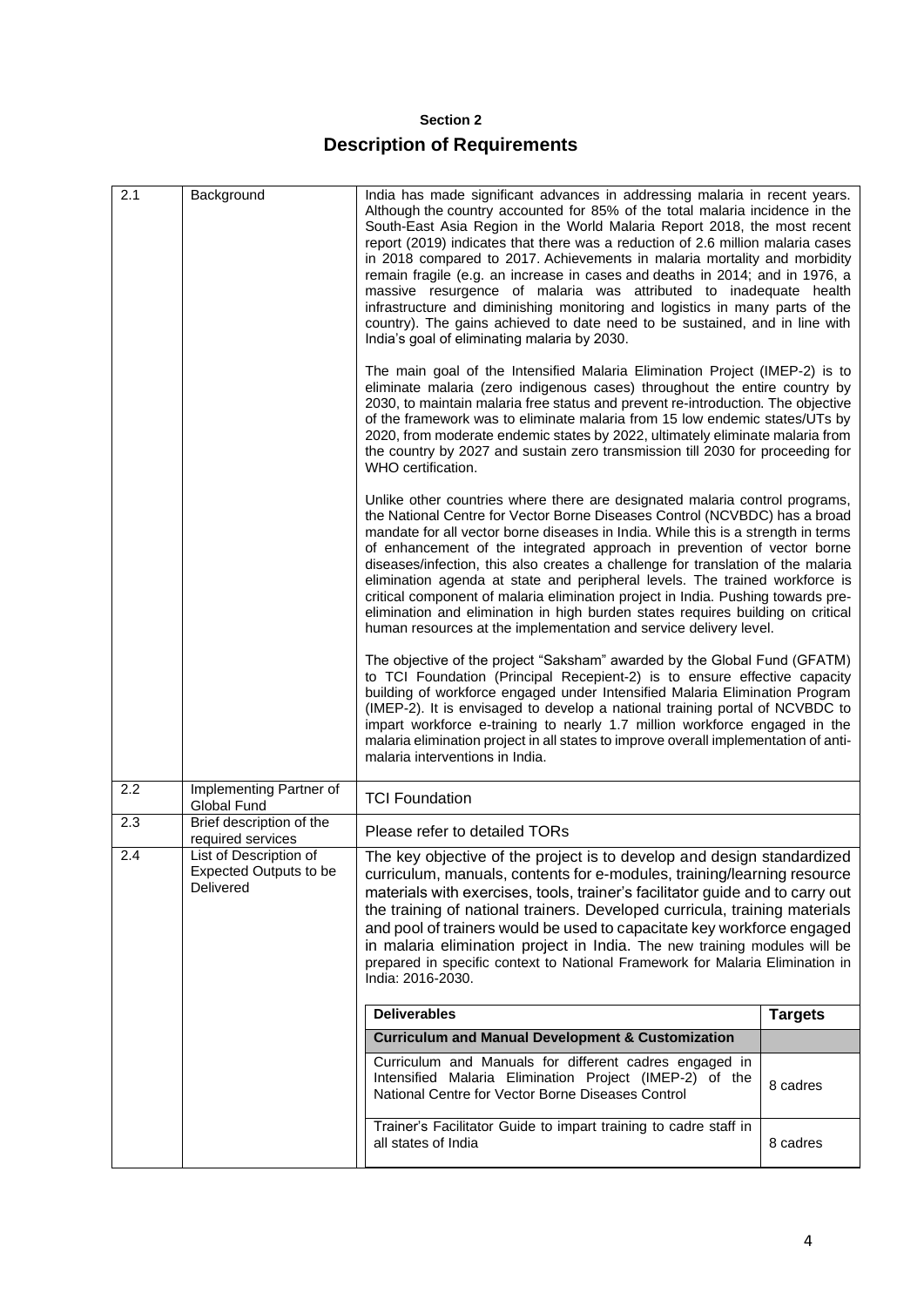|      |                                                                                                             | Conduct round table with National Centre for Vector Borne<br>Diseases Control Experts and TCI Foundation.                                                                                                                                                                                             | As Required               |
|------|-------------------------------------------------------------------------------------------------------------|-------------------------------------------------------------------------------------------------------------------------------------------------------------------------------------------------------------------------------------------------------------------------------------------------------|---------------------------|
|      |                                                                                                             | <b>Partnership</b>                                                                                                                                                                                                                                                                                    |                           |
|      |                                                                                                             | Conduct joint review of the draft training manuals and modules                                                                                                                                                                                                                                        |                           |
|      |                                                                                                             | by the National Centre for Vector Borne Diseases Control<br>(NCVBDC) and TCI Foundation                                                                                                                                                                                                               | As Required               |
|      |                                                                                                             | To partner with reputed institutions (like NCVBDC, IDSP,<br>NIMR, VCRC, ICMR, CRME, WHO) or any other institutions<br>for consultation, feedback on the curriculum, manuals, and<br>contents for e-modules                                                                                            | As Required               |
|      |                                                                                                             | <b>Design</b>                                                                                                                                                                                                                                                                                         |                           |
|      |                                                                                                             | Manuals for print publication                                                                                                                                                                                                                                                                         | 8 Manuals                 |
|      |                                                                                                             | <b>Contents for e-Modules</b>                                                                                                                                                                                                                                                                         |                           |
|      |                                                                                                             | <b>Translation</b>                                                                                                                                                                                                                                                                                    | 8 Modules                 |
|      |                                                                                                             | Translate the training manuals in eight regional languages for                                                                                                                                                                                                                                        |                           |
|      |                                                                                                             | print publication                                                                                                                                                                                                                                                                                     | 8Languages                |
|      |                                                                                                             | Translate the contents developed for e-Modules in eight<br>languages                                                                                                                                                                                                                                  | 8 Languages               |
|      |                                                                                                             | <b>Training of National Trainers</b>                                                                                                                                                                                                                                                                  |                           |
|      |                                                                                                             | Creating a cadre of National Trainers for Intensified Malaria                                                                                                                                                                                                                                         | 40 National               |
|      |                                                                                                             | Elimination Project (IMEP-2).                                                                                                                                                                                                                                                                         | Master<br><b>Trainers</b> |
|      |                                                                                                             |                                                                                                                                                                                                                                                                                                       |                           |
|      |                                                                                                             | Conduct workshop for National Trainers                                                                                                                                                                                                                                                                |                           |
|      |                                                                                                             |                                                                                                                                                                                                                                                                                                       | In batches                |
| 2.5  | Person to supervise the<br>work/performance of the<br>service provider                                      | National Coordinator (PR-2)                                                                                                                                                                                                                                                                           |                           |
| 2.6  | Frequency of reporting                                                                                      | Linked to deliverables mentioned in TORs                                                                                                                                                                                                                                                              |                           |
| 2.7  | Progress<br>reporting<br>requirements                                                                       | Electronic reports'                                                                                                                                                                                                                                                                                   |                           |
| 2.8  | Location of work                                                                                            | Delhi / National Capital Region                                                                                                                                                                                                                                                                       |                           |
| 2.9  | Expected<br>duration<br>or<br>work                                                                          | February - May 2022                                                                                                                                                                                                                                                                                   |                           |
| 2.10 | Target start date                                                                                           | 25 February 2022                                                                                                                                                                                                                                                                                      |                           |
| 2.11 | Latest completion date                                                                                      | 31 May 2022                                                                                                                                                                                                                                                                                           |                           |
| 2.12 | Travels expected                                                                                            | Travel as per requirement of TORs                                                                                                                                                                                                                                                                     |                           |
| 2.13 | Implementation schedule<br>indicating breakdown and<br>timing of activities/sub<br>activities               | Required                                                                                                                                                                                                                                                                                              |                           |
| 2.14 | Names and curriculum<br>vitae of individuals who<br>involved<br>will<br>be<br>in<br>completing the services | Required                                                                                                                                                                                                                                                                                              |                           |
| 2.15 | Currency of proposal                                                                                        | <b>Indian Rupees</b>                                                                                                                                                                                                                                                                                  |                           |
| 2.16 | Taxes on price proposal                                                                                     | Inclusive of GST and all other kinds of taxes applicable in India                                                                                                                                                                                                                                     |                           |
| 2.17 | period<br>Validity<br>of<br>proposals (counting for<br>the last day of submission<br>of quotes)             | 90 days<br>In exceptional circumstances, TCI Foundation may request the proposer to<br>extend the validity of the proposal beyond what has been initially indicated in<br>this RFP. The Proposer shall then confirm the extension in writing without any<br>modification what soever on the proposal. |                           |
| 2.18 | <b>Partial Quotes</b>                                                                                       | Not permitted                                                                                                                                                                                                                                                                                         |                           |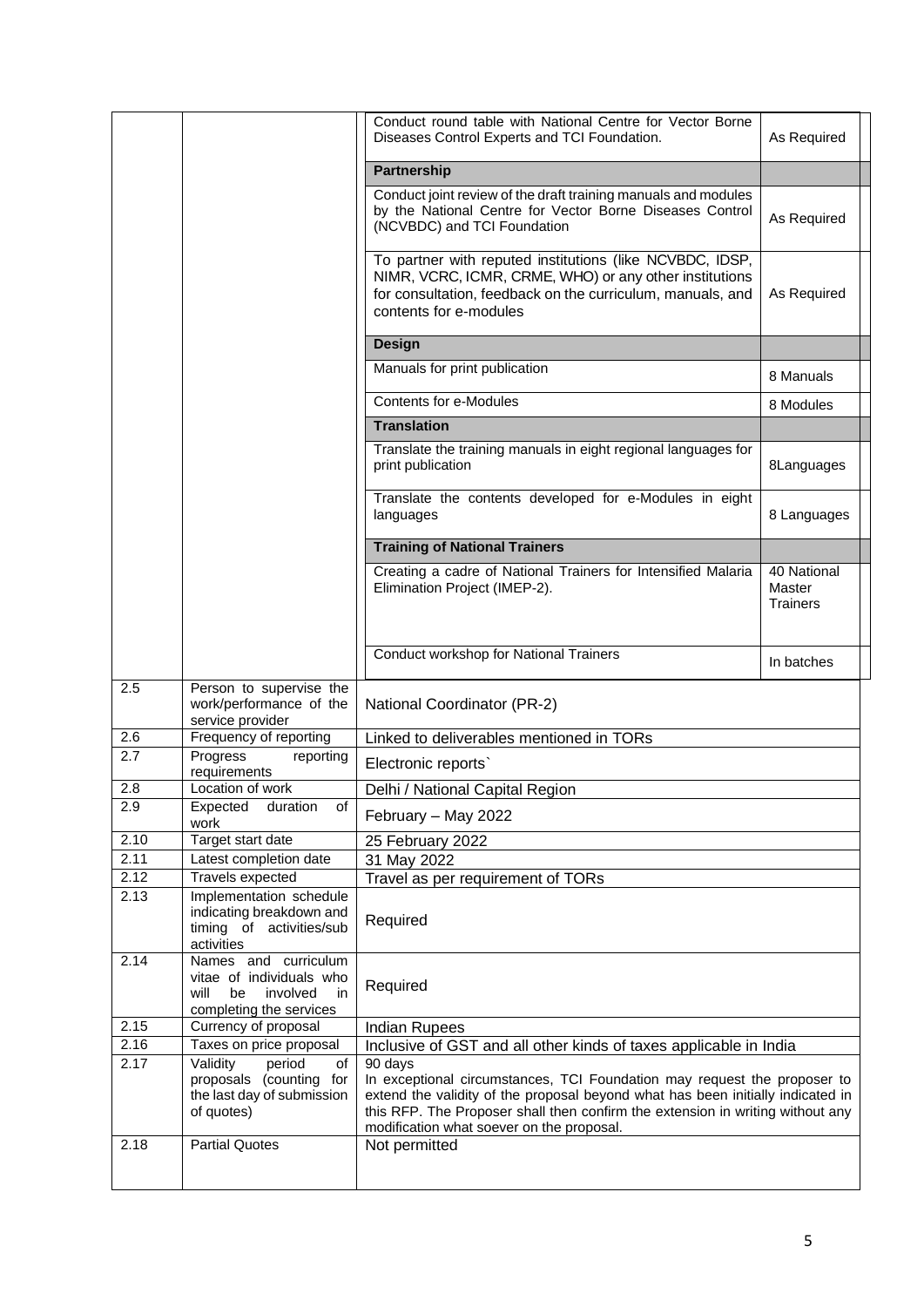| 2.19 | <b>Payment Terms</b>                                                        |                                                                                                                                                                                                                                                                                                                                                                                                                                                                                                                                                                                                                                                            |     |  |
|------|-----------------------------------------------------------------------------|------------------------------------------------------------------------------------------------------------------------------------------------------------------------------------------------------------------------------------------------------------------------------------------------------------------------------------------------------------------------------------------------------------------------------------------------------------------------------------------------------------------------------------------------------------------------------------------------------------------------------------------------------------|-----|--|
|      |                                                                             | Draft Curriculum and report analyzing existing malaria<br>training modules developed by the National Centre for<br>Vector Borne Diseases (NCVBDC) and other agencies,<br>notifications, and guidelines issued from time to time by<br>NCVBDC & WHO on malaria elimination<br>and<br>its<br>compendium.                                                                                                                                                                                                                                                                                                                                                     | 20% |  |
|      |                                                                             | Draft of all manuals for capacity building of eight cadres<br>of workforce engaged in intensified malaria elimination<br>project (IMEP-2) for print publication.<br>Draft of content for e-modules. .<br>Draft trainer's facilitator guide                                                                                                                                                                                                                                                                                                                                                                                                                 | 30% |  |
|      |                                                                             | Final designed manuals for capacity building of eight<br>cadres of workforce engaged in intensified malaria<br>elimination project (IMEP-2).<br>Final designed contents for e-modules                                                                                                                                                                                                                                                                                                                                                                                                                                                                      |     |  |
|      |                                                                             | Final translated versions of curriculum, manuals,<br>contents in eight languages for both print publication &<br>e-modules.                                                                                                                                                                                                                                                                                                                                                                                                                                                                                                                                | 30% |  |
|      |                                                                             | Final designed trainer's Facilitator guide<br>Acceptance of final deliverables and closure report by<br><b>TCI Foundation.</b>                                                                                                                                                                                                                                                                                                                                                                                                                                                                                                                             |     |  |
|      |                                                                             | Completion of training of National trainers                                                                                                                                                                                                                                                                                                                                                                                                                                                                                                                                                                                                                | 20% |  |
| 2.23 | Person(s) to<br>review/inspect/approve<br>outputs                           | Designated officials of National Centre for Vector Borne Diseases Control<br>(NCVBDC) & TCI Foundation.                                                                                                                                                                                                                                                                                                                                                                                                                                                                                                                                                    |     |  |
| 2.24 | Person(s) to authorize<br>completed services and<br>disbursement of payment | National Coordinator or higher authority.                                                                                                                                                                                                                                                                                                                                                                                                                                                                                                                                                                                                                  |     |  |
| 2.25 | Type of contract to be<br>signed                                            | <b>Contract for services</b>                                                                                                                                                                                                                                                                                                                                                                                                                                                                                                                                                                                                                               |     |  |
| 2.26 | Criteria for contract<br>award                                              | Compliance on preliminary examination of proposals.<br>$\bullet$<br>Compliance on essential eligibility/qualification requirements.<br>٠<br>Highest combined score (based on 70% technical offer and 30%<br>$\bullet$<br>financial offer), minimum score to pass in technical evaluation is 70%.<br>Full acceptance of TCI Foundation General Terms and Conditions<br>$\bullet$<br>(GTC). This is a mandatory criterion and cannot be deleted<br>regardless of the nature of the services required.<br>Non<br>acceptance of the GTC may be grounds for the rejection of the<br>Proposal.                                                                   |     |  |
| 2.27 | Criteria for preliminary<br>examination of proposals                        | Technical proposal is submitted separately from Financial Proposal<br>$\bullet$<br>Financial proposals must be submitted in a separate sealed<br>$\bullet$<br>envelope, if not, the proposal will get rejected. Further, please do<br>not disclose your price anywhere other than in the financial<br>proposal, else proposal will get disqualified.<br>Proposals received other than sealed envelopes shall be<br>$\bullet$<br>summarily rejected.<br>Latest Certificate of Registration of Business submitted Is the Offeror,<br>$\bullet$<br>or any of its joint venture members.<br>Copy of PAN and TAN/TIN.<br>Balance sheet of previous three years. |     |  |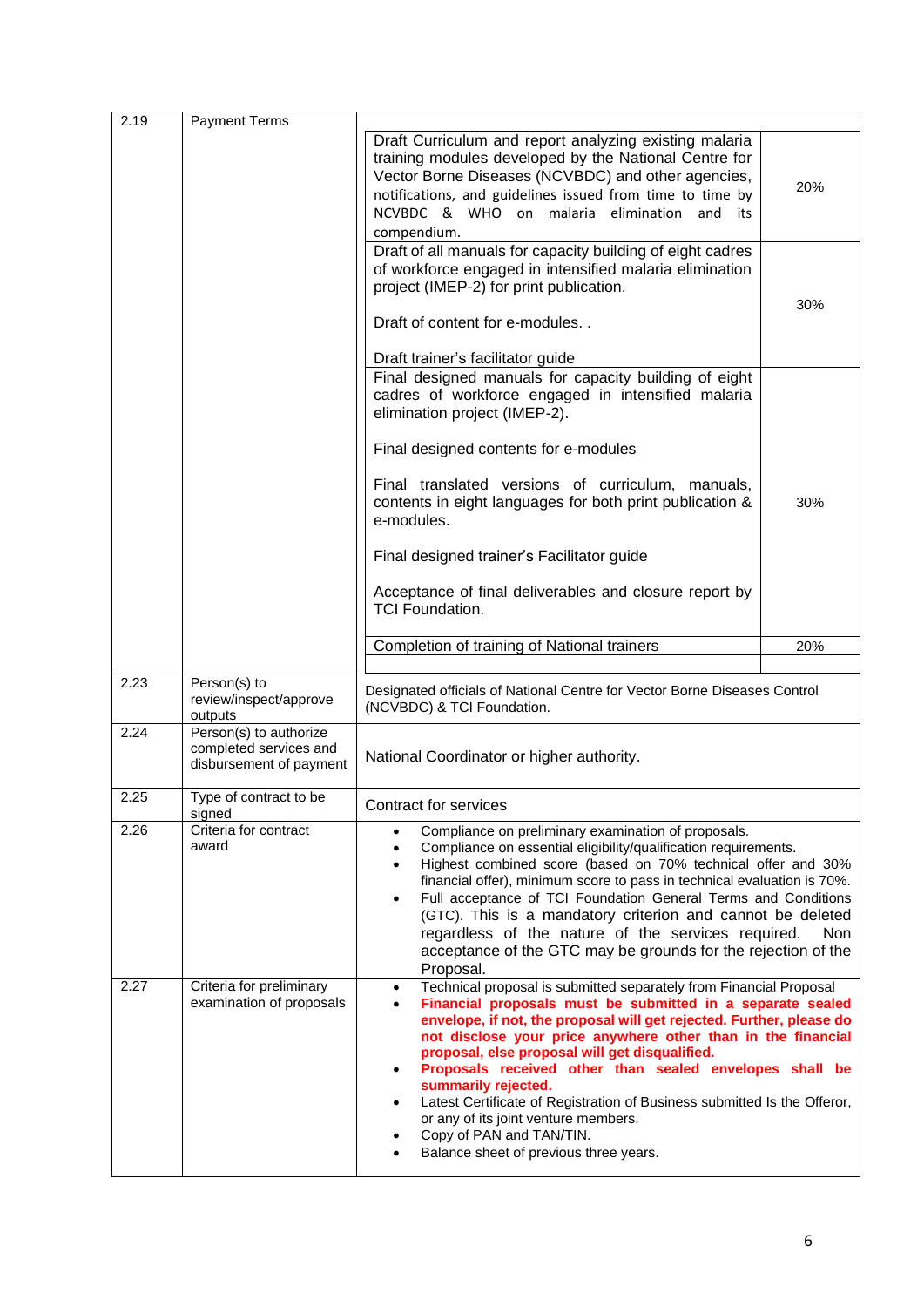| 2.28 | Criteria for essential<br>eligibility/qualification | At least five years of experience in working in public health sector.<br>1.<br>Service provider should have at least 3 years of experience in<br>2.<br>development of curriculum, manuals, contents for e-modules and<br>implementing training programs.<br>Service provider should have experience of working with central/state<br>3.<br>or national/international development agencies in most recent three<br>years.<br>4.<br>Financials: Annual turnover of minimum one crore Indian rupees<br>(Rs. 1,000,0000).<br><b>Notes:</b> |
|------|-----------------------------------------------------|----------------------------------------------------------------------------------------------------------------------------------------------------------------------------------------------------------------------------------------------------------------------------------------------------------------------------------------------------------------------------------------------------------------------------------------------------------------------------------------------------------------------------------------|
|      |                                                     | If bidders do not meet any of the above-listed criteria, the proposals<br>$\bullet$<br>will not be considered for further evaluation.                                                                                                                                                                                                                                                                                                                                                                                                  |
|      |                                                     | Bidders meeting the above listed criteria are required to submit<br>$\bullet$<br>evidence (details / documents) in support otherwise the proposal may<br>be disqualified.                                                                                                                                                                                                                                                                                                                                                              |
| 2.29 | Criteria for the<br>assessment of proposals         | TCI Foundation shall adopt Two Bid System<br><b>Technical Bid</b><br>$\overline{\phantom{a}}$<br><b>Financial Bid</b>                                                                                                                                                                                                                                                                                                                                                                                                                  |
|      |                                                     | The Bidders whose technical bids are found as qualified shall be short listed for<br>commercial evaluation. TCI Foundation reserves the right to open the<br>commercial bid on a pre-decided date and time in the presence of the<br>representatives of the Bidders, if they (Bidders) desires to present on the dates<br>of bids opening.                                                                                                                                                                                             |
|      |                                                     | <b>Technical Proposal (70%)</b>                                                                                                                                                                                                                                                                                                                                                                                                                                                                                                        |
|      |                                                     | PART I: Technical Approach and Methodology with Detailed Work Plan:<br>The Bidder agency should submit the contract copies of similar kind of projects<br>completed by them in the last five years with completion certificate issued by<br>the awarding agency. The Bidder must submit documentary evidence in support<br>of facts/claims submitted/made in response to this RFP.                                                                                                                                                     |
|      |                                                     | The Bidder agency must not have been blacklisted/ debarred/ suspended/<br>banned by government/ corporate/ development agency/organization neither in<br>India nor in any other country.                                                                                                                                                                                                                                                                                                                                               |
|      |                                                     | 1. Brief description of the organization/agency's capability experience in<br>similar projects in public health sector (20 marks will be awarded<br>based on section 2.28)                                                                                                                                                                                                                                                                                                                                                             |
|      |                                                     | 2.<br>Appropriateness of the proposal to the condition with specified plan,<br>proposed methodology, compliance with specification,<br>quality<br>assurance procedures, and timeliness of the implementation plan and<br>risk mitigation plans (25 marks).                                                                                                                                                                                                                                                                             |
|      |                                                     | PART II: Management and Staffing Plan: (25 marks)<br>Bidder agency should have availability of key professionals with experience<br>preferably in public health sector. The agency should have personnel having<br>previous documented experience of similar project(s). The expertise in following<br>streams shall be required to accomplish the project.<br>Epidemiology<br>$\bullet$<br>Entomology<br>$\bullet$<br>Laboratory Techniques/Hematology<br>$\bullet$<br>Internal Medicine                                              |
|      |                                                     | Pedagogy/Training; and                                                                                                                                                                                                                                                                                                                                                                                                                                                                                                                 |
|      |                                                     | Information Education Communication (IEC)<br><b>Experience</b>                                                                                                                                                                                                                                                                                                                                                                                                                                                                         |
|      |                                                     |                                                                                                                                                                                                                                                                                                                                                                                                                                                                                                                                        |
|      |                                                     | 3.<br>Team leader should have at least 10 years of experience in the public<br>health sector with at least three years' in designing curriculum,<br>manuals, and modules.                                                                                                                                                                                                                                                                                                                                                              |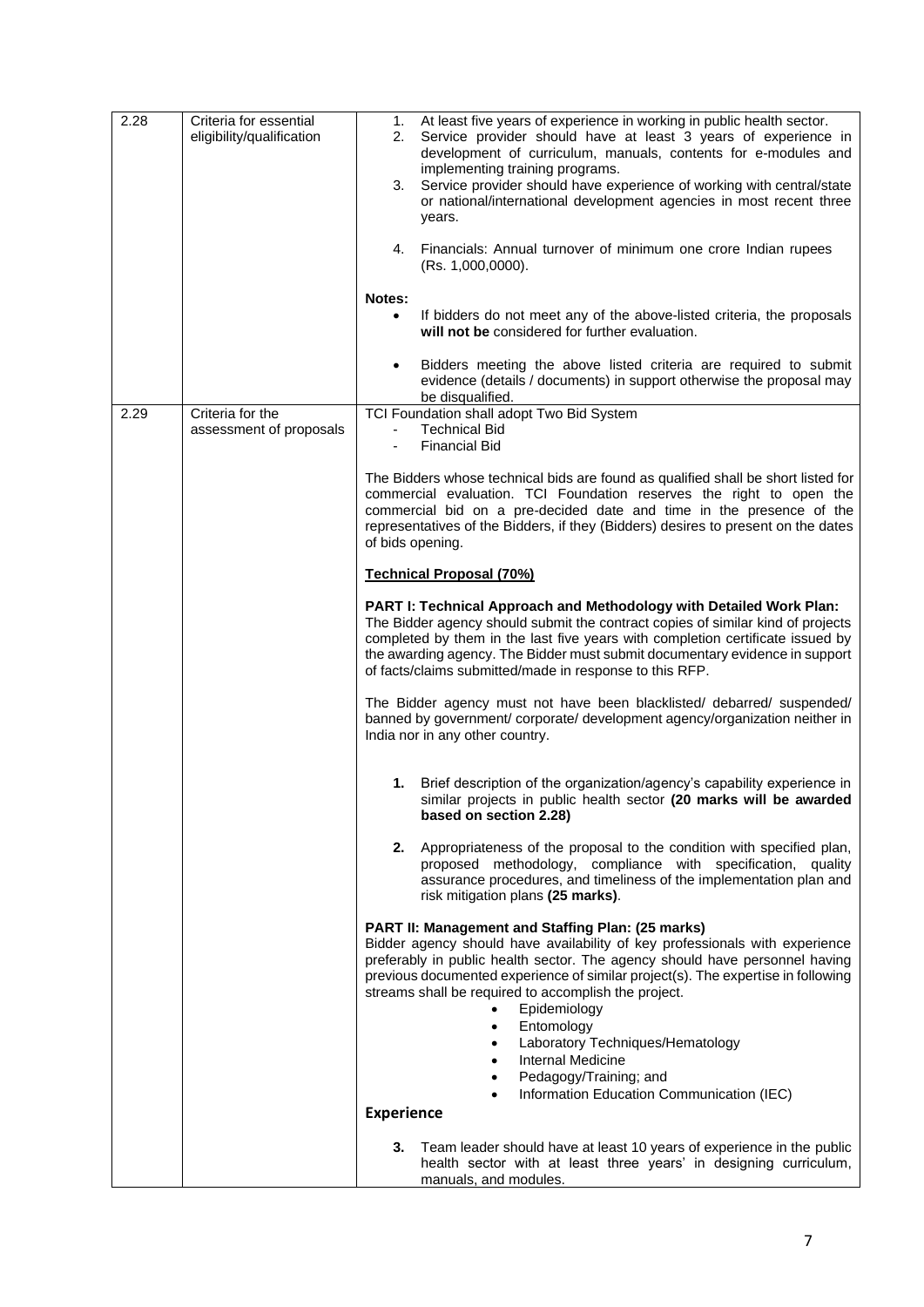|      |                                                                    | Curriculum development expert with at least 5 years of experience in<br>4.<br>the public health sector. Experience in malaria elimination stream shall<br>be an added advantage for the applying agency.<br>Capacity development expert with at least 5 years of experience in<br>5.<br>training & TOT delivery.<br>Other team members as deemed necessary.<br>6.<br><b>Financial Proposal (30%)</b><br>To be computed as a ratio of the proposal's offer to the lowest price<br>7.<br>among the proposals received by TCI Foundation.                                                                                                                                                                            |  |  |
|------|--------------------------------------------------------------------|-------------------------------------------------------------------------------------------------------------------------------------------------------------------------------------------------------------------------------------------------------------------------------------------------------------------------------------------------------------------------------------------------------------------------------------------------------------------------------------------------------------------------------------------------------------------------------------------------------------------------------------------------------------------------------------------------------------------|--|--|
| 2.30 | <b>TCI Foundation will</b><br>award the contract to                | One and only one service provider; sub-contract not allowed.                                                                                                                                                                                                                                                                                                                                                                                                                                                                                                                                                                                                                                                      |  |  |
| 2.31 | Deadline of bid<br>submission                                      | Date of Issue of RFP<br>31 January 2022<br>Last date for submission of bid(s)<br>14 February 2022 (5:30PM)<br>Date of opening of technical bis(s)<br>17 February 2022<br>Date of opening of commercial bids<br>21 February 2022<br>23 February 2022<br>Execution of agreement<br>(note that time zone indicated is Indian Standard Time zone).<br><b>PLEASE NOTE: -</b><br>TCI Foundation will not accept any bid after closing date and<br>time. It is the responsibility of the bidder to make sure bids are<br>submitted within this deadline.                                                                                                                                                                 |  |  |
| 2.34 | <b>Contact Person for</b><br>Inquiries<br>(Written inquiries only) | Namita Mehra<br>Manager Establishment & Procurement<br>Email: npmu@tcifindia.org<br>Any delay in TCI Foundation's response shall be not used as a reason<br>for extending the deadline for submission, unless TCI Foundation<br>determines that such an extension is necessary and communicates a<br>new deadline to the Proposers.                                                                                                                                                                                                                                                                                                                                                                               |  |  |
| 2.35 | Who can apply                                                      | Proposals are invited from the institutions/organizations only.<br>Proposal submitted by Individuals will not be accepted.                                                                                                                                                                                                                                                                                                                                                                                                                                                                                                                                                                                        |  |  |
| 2.36 | Amendments, if any                                                 | (i)<br>At any time prior to the last date of submission of Bids, TCI<br>Foundation for any reason, may modify this RFP Document, by<br>amendment.<br>The amendment will be posted on official website of TCI Foundation<br>(ii)<br>www.tcifindia.org.<br>Bidder agency must ensure that such clarifications have been<br>(iii)<br>considered by them before submitting the bid. TCI Foundation will<br>not have any responsibility in case some omission is done by any<br>Bidder agency. To allow prospective Bidder agency reasonable time<br>in which to take the amendment into account in preparing their Bids,<br>TCI Foundation, at its discretion, may extend the deadline for the<br>submission of Bids. |  |  |
| 2.37 | Language                                                           | The bid prepared by the Bidder agency as well as all correspondence and<br>documents relating to the bid exchanged by the Bidder agency and TCI<br>Foundation shall be written in English.                                                                                                                                                                                                                                                                                                                                                                                                                                                                                                                        |  |  |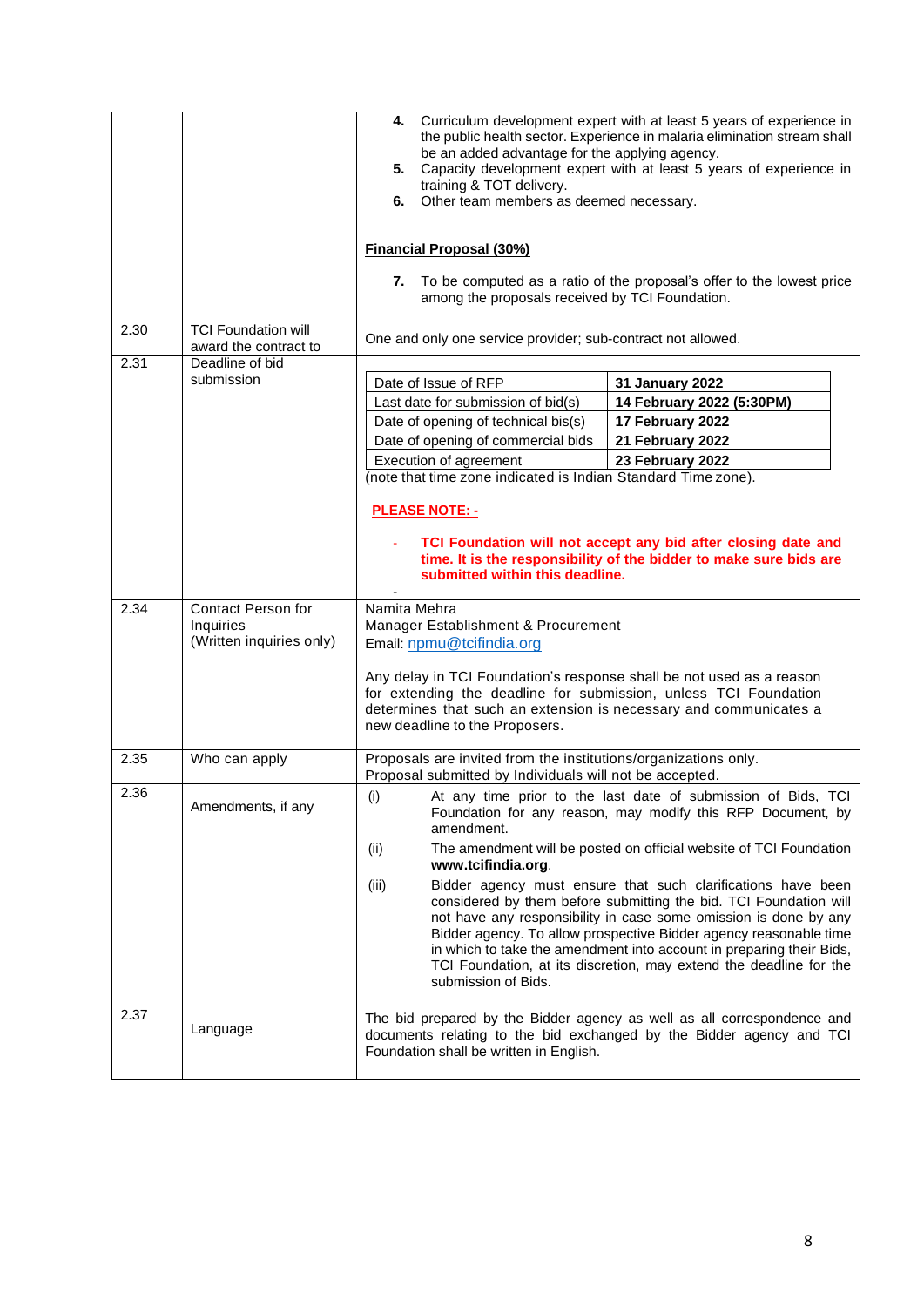## **Section 3 TERMS OF REFERENCE (TORs)**

#### **Background**

India has made significant advances in addressing malaria in recent years. Although the country accounted for 85% of the total malaria incidence in the South-East Asia Region in the World Malaria Report 2018, the most recent report (2019) indicates that there was a reduction of 2.6 million malaria cases in 2018 compared to 2017. Achievements in malaria mortality and morbidity remain fragile (e.g. an increase in cases and deaths in 2014; and in 1976, a massive resurgence of malaria was attributed to inadequate health infrastructure and diminishing monitoring and logistics in many parts of the country). The gains achieved to date need to be sustained, and in line with India's goal of eliminating malaria by 2030.

The main goal of the Intensified Malaria Elimination Project (IMEP-2) is to eliminate malaria (zero indigenous cases) throughout the entire country by 2030, to maintain malaria free status and prevent re-introduction. The objective of the framework was to eliminate malaria from 15 low endemic states/UTs by 2020, from moderate endemic states by 2022, ultimately eliminate malaria from the country by 2027 and sustain zero transmission till 2030 for proceeding for WHO certification.

Unlike other countries where there are designated malaria control programs, the National Centre for Vector Borne Diseases Control (NCVBDC) has a broad mandate for all vector borne diseases in India. While this is a strength in terms of enhancement of the integrated approach in prevention of vector borne diseases/infection, this also creates a challenge for translation of the malaria elimination agenda at state and peripheral levels. The trained workforce is critical component of malaria elimination project in India. Pushing towards pre-elimination and elimination in high burden states requires building on critical human resources at the implementation and service delivery level.

Since the launch of the erstwhile National Vector Borne Disease Control Program (NVBDCP) in 2002, the training division of NVBDCP with support from the National Health Mission (NHM) has developed several training modules and curricula from 2012 to 2014. These training resources on malariology are primarily available for the training of Medical Officers, Malaria Technical Supervisors, Multi-Purpose Workers, VBD Consultants and ASHA and Anganwadi workers and are available in print form, in English and eight regional languages. The States have been conducting trainings for different cadres of staff and the format of these trainings is mostly classroom-based, and hence are cost intensive; difficult to implement at-scale; less interactive; facilitator dependent; and difficult to track or measure learning outcomes. Technology penetration in India is expanding exponentially and is becoming an integral part of all public health programs, it is need of the hour to convert available training resources into digital formats and to support states to adopt technology driven solutions for capacity building of different cadres of staff to achieve the malaria elimination goal. Digital curricula have the advantage of offering a menu of options to the user by way of language and content options; can be implemented at-scale without being resource intensive; and can be linked to measurement metrics both in terms of learning and performance outcomes. The lack of institutional mechanism for periodic training and quality of training can be filled through this intervention. The intervention institutionalizes the training and capacity building of workforce from National to Village level.

The National Centre for Vector Borne Diseases Control (NCVBDC), Ministry of Health & Family Welfare, TCI Foundation and the Global Fund have partnered to support the efforts in strengthening the intensified malaria elimination project (IMEP-2) in India. The objective of the project "Saksham" awarded by the Global Fund (GFATM) to TCI Foundation (Principal Recepient-2) is to ensure effective Capacity Building of Malaria Elimination Workforce in India by a Single Window Interface for Facilitating Workplace e-Training under the Digital India Initiative. It is envisaged to develop a national training portal of NCVBDC to impart workforce e-training to nearly 1.7 million workforces engaged in the malaria elimination project in all states to improve overall implementation of anti-malaria interventions in India.

### **Objective**

The key objective of the project is to develop and design standardized curriculum, manuals, contents for e-modules, training/learning resource materials with exercises, tools, trainer's facilitator guide and to carry out the training of national trainers. Developed curricula, training materials and pool of trainers would be used to capacitate key workforce engaged in malaria elimination project in India. The new training modules will be prepared in specific context to National Framework for Malaria Elimination in India: 2016- 2030.

Developed curricula, manuals, contents for e-modules, training materials and pool of trainers would be used to capacitate key workforce of intensified malaria elimination (IMEP-2). The specific objectives of this project are as follows:

a. Conduct desk research and analyze all available curriculum, manuals, modules and related content including the contents developed by the National Vector Borne Diseases Control Program (NVBDCP) for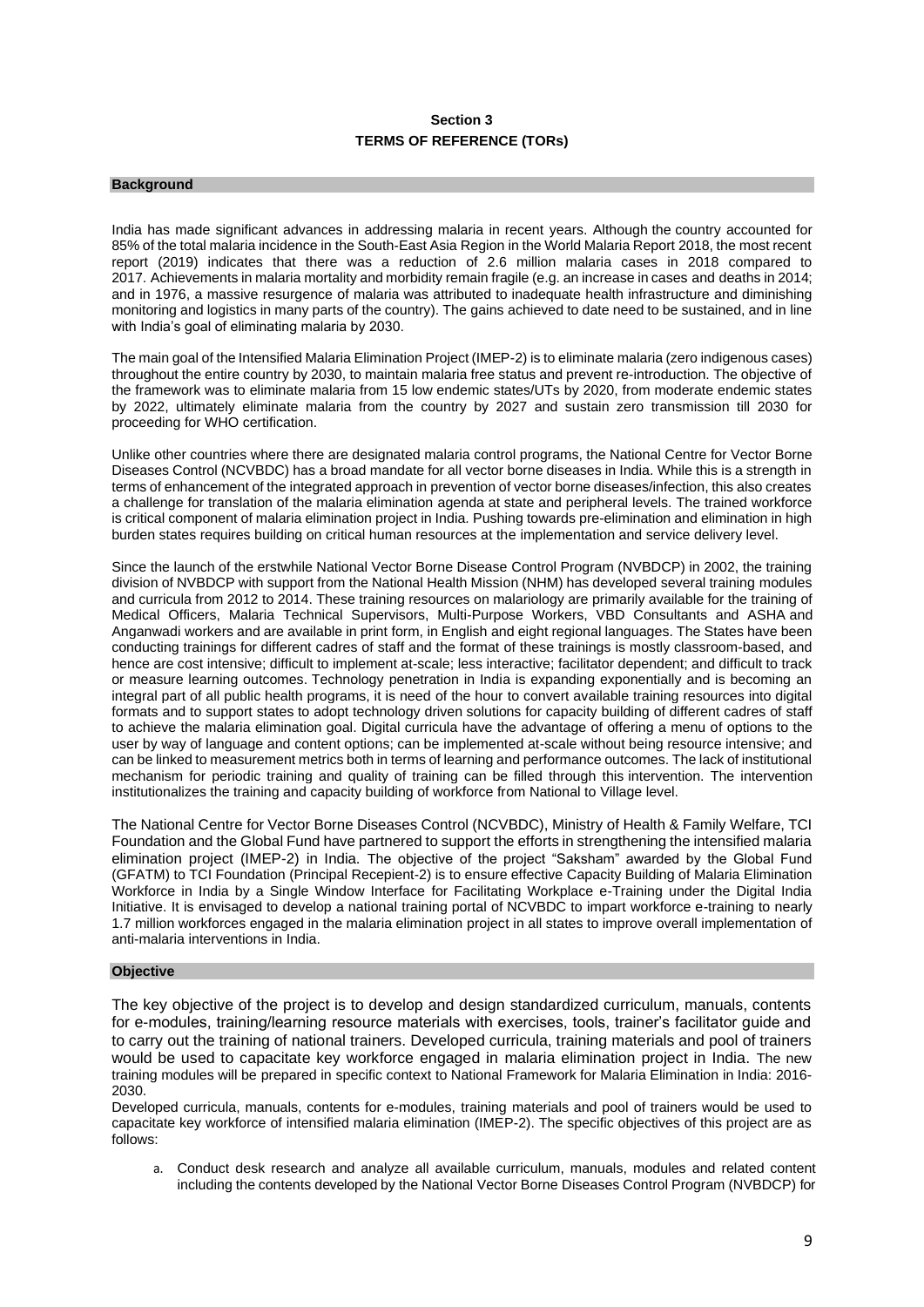capacity building of malaria prevention & control workforce, and other agencies worldwide including WHO,

- b. Carry out stakeholder consultation to bring out the roles and responsibilities of key workforce and identify gaps.
- c. Based on this exercise; develop comprehensive training curricula inclusive of but not limited to learning objectives, content, materials, and methods for training delivery and learning outcome evaluations.
- d. Share the curricula with TCI Foundation and National Centre for Vector Borne Diseases Control (NCVBDC), and other key stakeholders, incorporate comments/feedback and finalize the curricula.
- e. Adapt and customize the available resources and develop new manuals and content for e-modules as per the finalized curricula.
- f. Develop trainer's facilitation guide for potential trainers to deliver the above− mentioned curriculum.
- g. Creating a cadre of National trainers in partnership with TCI Foundation and National Centre for Vector Borne Diseases Control (NCVBDC).

In this context, TCI Foundation is seeking the services of reputed agencies experienced in public health sector stakeholders to achieve the objective of intensified malaria elimination in India.

### **Scope of Work**

TCI Foundation will build the capabilities of 1.7 million workforce engaged in intensified malaria elimination project including private practitioners. The selected agency will closely work with National Centre for Vector Borne Diseases (NCVBDC) and TCI Foundation.

### **Cadres Involved:**

The curriculum, manuals, and contents for e-modules will be focused on cadre workforce including private practitioners engaged in malaria elimination project, mentioned below:

- 1. National and State Consultants
- 2. District Malaria Officers and Medical Officers
- 3. District Vector Borne Diseases Consultants/Specialists
- 4. Entomologists/Insect Collectors
- 5. Lab Technicians
- 6. Malaria Technical Supervisors/Health Inspectors/Health Supervisors
- 7. Multipurpose Workers/ANM/ASHA/Anganwadi Workers
- 8. Private Sector Healthcare Staff

The selected agency is expected to carry out the below mentioned work:

### **(A) Preparatory Phase**

- To research and analyze existing curriculum, manuals, contents for e-modules, notifications, guidelines etc. available in public domain and with NCVBDC and other agencies including WHO.
- To collate and comprehend the list of curriculum/manuals/modules/documents/knowledge assets provided by National Centre for Vector Borne Disease Control (NCVBDC).
- To develop the curriculum framework and finalize it with approval from the NCVBDC and TCI Foundation.
- To customize existing curriculum/manuals/modules on the topics from the documents provided by NCVBDC and adapt to the current project needs as per approved curriculum framework by NCVBDC and TCI Foundation.
- **(B) Curriculum, Manuals and Contents for e-Module Development for Workforce Engaged in Malaria Elimination Project in India**
	- To develop and design the curriculum, manuals, and contents for e-modules in consultation with NCVBDC and TCI Foundation while leveraging the existing knowledge base in the sector.
	- To finalize the curriculum, manuals, and contents for e-modules after approval from the NCVBDC and TCI Foundation.
	- The manuals should be comprehensive and shall be used as reference study material.
	- The contents for e-Module shall be used for online training through learning management system (LMS). The hours and credits of each module shall be decided after due consultation with NCVBDC and TCI Foundation. .
	- The contents for modules should be inclusive of exercises and tasks which the participants will perform.
	- The curriculum should have tools and templates for the trainers to monitor the progress and assessment of performance of trainees.
	- To partner with reputed institutions (like NCVBDC, IDSP, NIMR, VCRC, ICMR, CRME, WHO) or any other institutions for consultation, feedback on the curriculum, manuals and contents for emodules.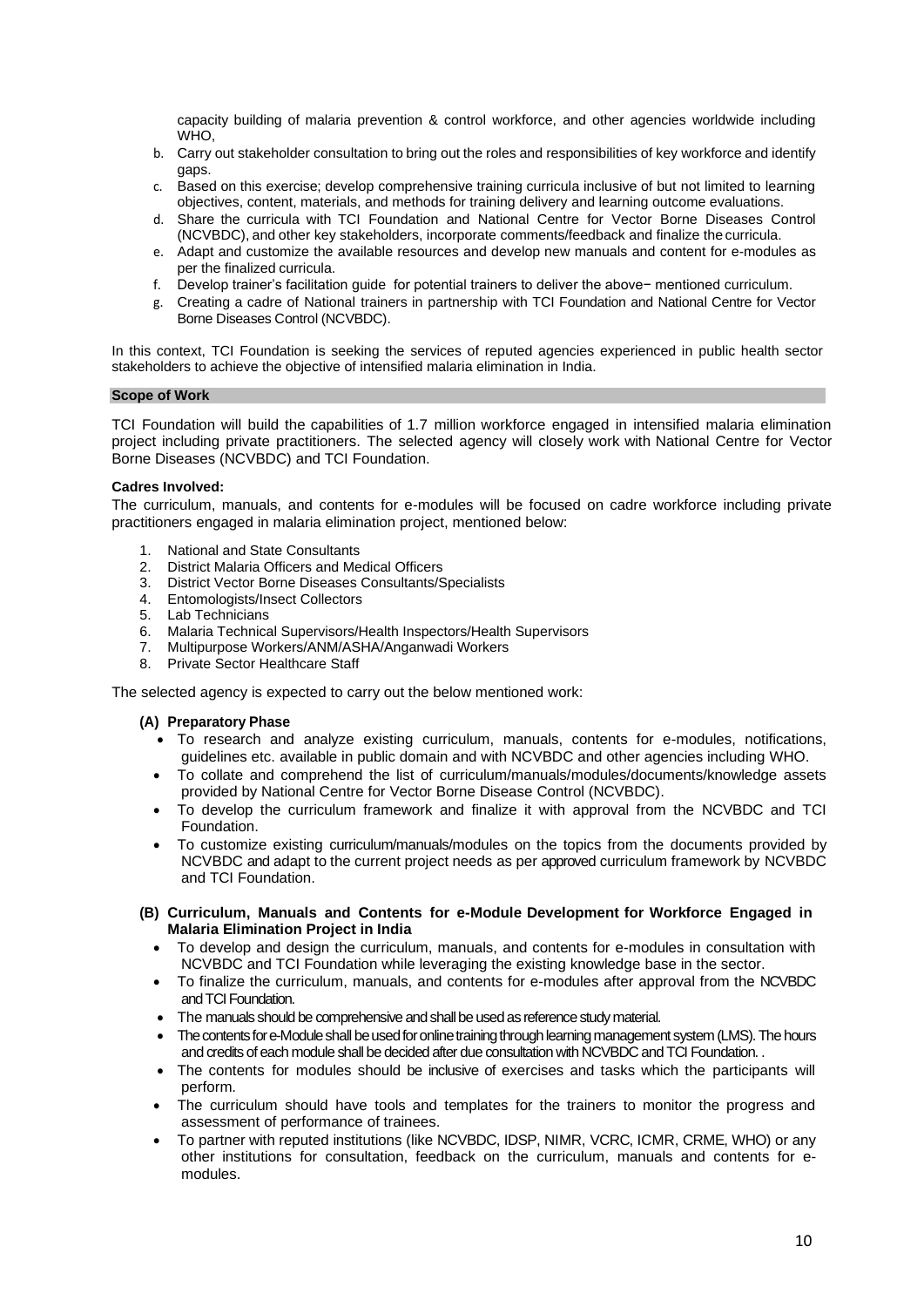• Conduct a consultation meeting to finalize the curriculum, manuals, contents for e-modules, and trainer's facilitator guide with the officials of NCVBDC, NIMR, ICMR, WHO, etc.

### **(C) Designing of Final Curriculum, Manuals and Contents for e-Module**

The service provider is expected to design the final curriculum, manuals and contents for e-modules. Specific activities under this component will include:

- Design the curriculum for all eight cadres.
- Design the manuals for all eight cadres in print ready format
- Deliberation with NCVBDC and TCI Foundation to determine the medium of dissemination of each module across the selected topics.
- Design the content of e-modules as per the deliberation.
- Share the raw files for each final curriculum, manuals and contents for e-modules.
- Share the print ready and open−source document of the curriculum, manuals and contents for e-modules developed.

### **(D) Translation**

The service provider is expected to translate the finalized curriculum, manuals and contents for e-modules using a common language in Hindi, Bengali, Gujrati, Oriya, Tamil, Marathi, Kannada and Punjabi. Specific activities under this component will include:

- Translate the curriculum, manuals and contents for e-modules in eight regional languages.
- Revise and proofread the curriculum, manuals and contents for e-modules to be free from typo errors.
- 100% accuracy with no omission from the source document, including but not limited to texts, tables, footnotes, endnotes, graphs, image captions etc.
- Consistent use of technical terms, grammar, tone, and terminology

### **(E) Design and Development of Trainer's Facilitator Guide**

The service provider is expected to develop a detailed trainer's facilitator guide (curriculum and materials) for trainers to assist them to deliver the training to workforce engaged in malaria elimination project in an effective manner. Specific activities under this component will be:

- The trainer's facilitator guide should define learning objectives, learning methods, detailed contents, recommendations for course conduct and time frame for the individual sessions and should include but not limited to, agenda, topic, outcome, facilitation module etc.
- Create a detailed package for trainers that should include, but not limit to training resources, tools, guiding documents, timetable, handouts, charts etc. for each training module in hours and days, checklist for organizing a course.

### **(F) Training of National Trainers**

The service provider is expected to create a cadre of national trainers.

### **Expected Deliverables**

TCI Foundation envisage following deliverables from the project.

| <b>Deliverables</b>                                                                                                                                                    | <b>Targets</b> |
|------------------------------------------------------------------------------------------------------------------------------------------------------------------------|----------------|
| <b>Curriculum and Manual Development &amp; Customization</b>                                                                                                           |                |
| Curriculum and Manuals for different cadres engaged in Intensified Malaria<br>Elimination Project (IMEP-2) of the National Centre for Vector Borne Diseases<br>Control | 8 cadres       |
| Trainer's Facilitator Guide to impart training to cadre staff in all states of India                                                                                   | 8 cadres       |
| Conduct round table with National Centre for Vector Borne Diseases Control<br>Experts and TCI Foundation.                                                              | As Required    |
| Partnership                                                                                                                                                            |                |
| Conduct joint review of the draft training manuals and modules by the National<br>Centre for Vector Borne Diseases Control (NCVBDC) and TCI Foundation                 | As Required    |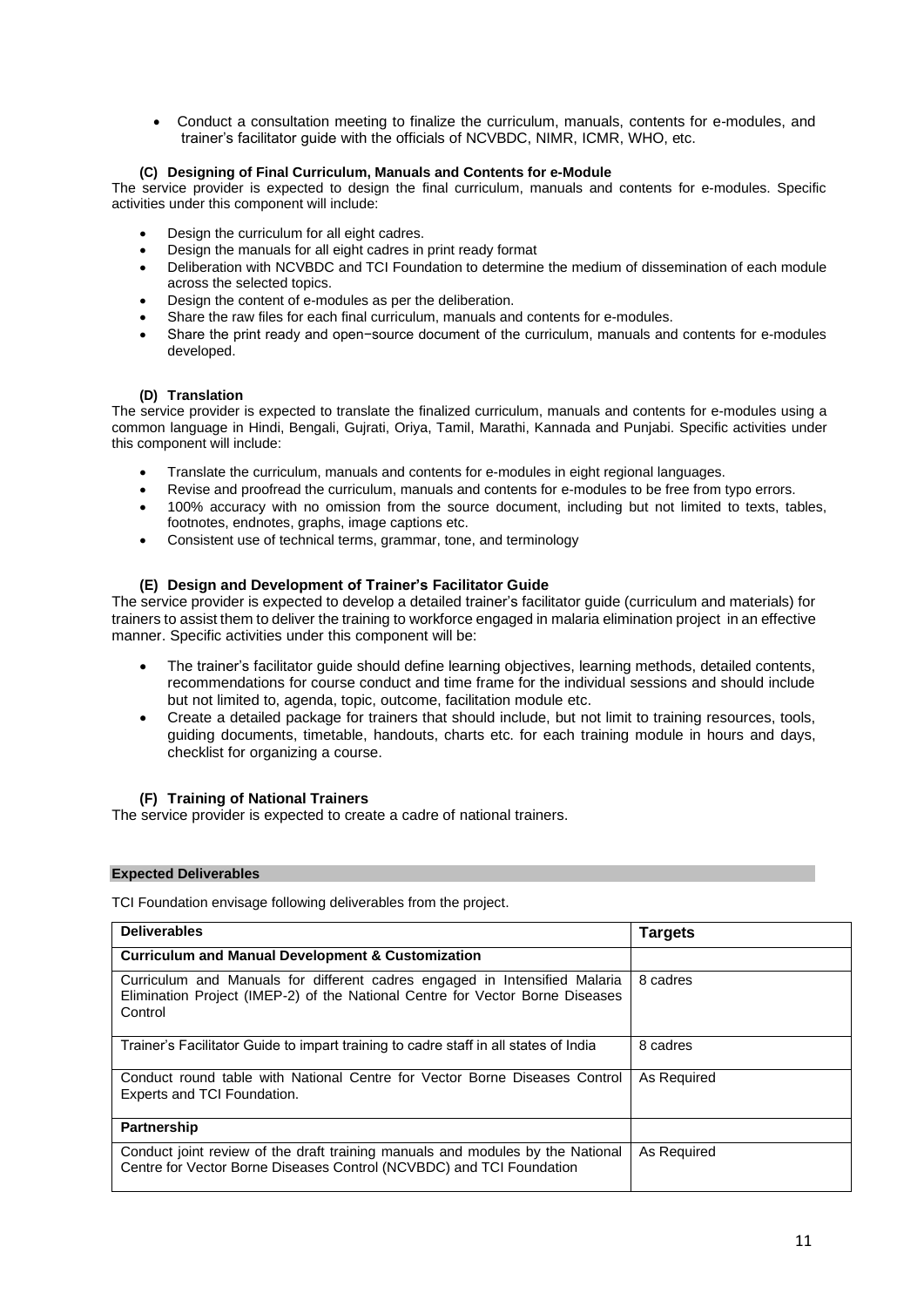| To partner with reputed institutions (like NCVBDC, IDSP, NIMR, VCRC, ICMR,<br>CRME, WHO) or any other institutions for consultation, feedback on the<br>curriculum, manuals, and contents for e-modules | As Required                 |
|---------------------------------------------------------------------------------------------------------------------------------------------------------------------------------------------------------|-----------------------------|
| <b>Design</b>                                                                                                                                                                                           |                             |
| Manuals for print publication                                                                                                                                                                           | 8 Manuals                   |
| Contents for e-Modules                                                                                                                                                                                  | 8 Modules                   |
| <b>Translation</b>                                                                                                                                                                                      |                             |
| Translate the training manuals in eight regional languages for print publication                                                                                                                        | 8Languages                  |
| Translate the contents developed for e-Modules in eight languages                                                                                                                                       | 8 Languages                 |
| <b>Training of National Trainers</b>                                                                                                                                                                    |                             |
| Creating a cadre of National Trainers for Intensified Malaria Elimination Project<br>(IMEP-2).                                                                                                          | 40 National Master Trainers |
| <b>Conduct workshop for National Trainers</b>                                                                                                                                                           | In batches                  |

## **Duration of the Assignment**

February – May 2022

## **Deliverables and Schedule of Payment**

| Draft Curriculum and report analyzing existing malaria training modules<br>developed by the National Centre for Vector Borne Diseases (NCVBDC)<br>and other agencies, notifications, and guidelines issued from time to time by<br>NCVBDC & WHO on malaria elimination and its compendium. | 20% |
|--------------------------------------------------------------------------------------------------------------------------------------------------------------------------------------------------------------------------------------------------------------------------------------------|-----|
| Draft of all manuals for capacity building of eight cadres of workforce<br>engaged in intensified malaria elimination project (IMEP-2) for print<br>publication.                                                                                                                           | 30% |
| Draft of content for e-modules                                                                                                                                                                                                                                                             |     |
| Draft trainer's facilitator guide                                                                                                                                                                                                                                                          |     |
| Final designed manuals for capacity building of eight cadres of workforce<br>engaged in intensified malaria elimination project (IMEP-2).                                                                                                                                                  | 30% |
| Final designed contents for e-modules                                                                                                                                                                                                                                                      |     |
| Final translated versions of curriculum, manuals, contents in eight<br>languages for both print publication & e-modules.                                                                                                                                                                   |     |
| Final designed trainer's Facilitator guide                                                                                                                                                                                                                                                 |     |
| Acceptance of final deliverables and closure report by TCI Foundation.                                                                                                                                                                                                                     |     |
| Completion of training of National trainers                                                                                                                                                                                                                                                | 20% |

# **Reporting & Management**

**Reporting:** The selected agency will report to TCI Foundation (PR-2).

**Frequency of Reporting:** As per deliverables and weekly reporting.

**Progress Reporting Requirements:** Electronic Reports (should be verifiable through appropriate documentation).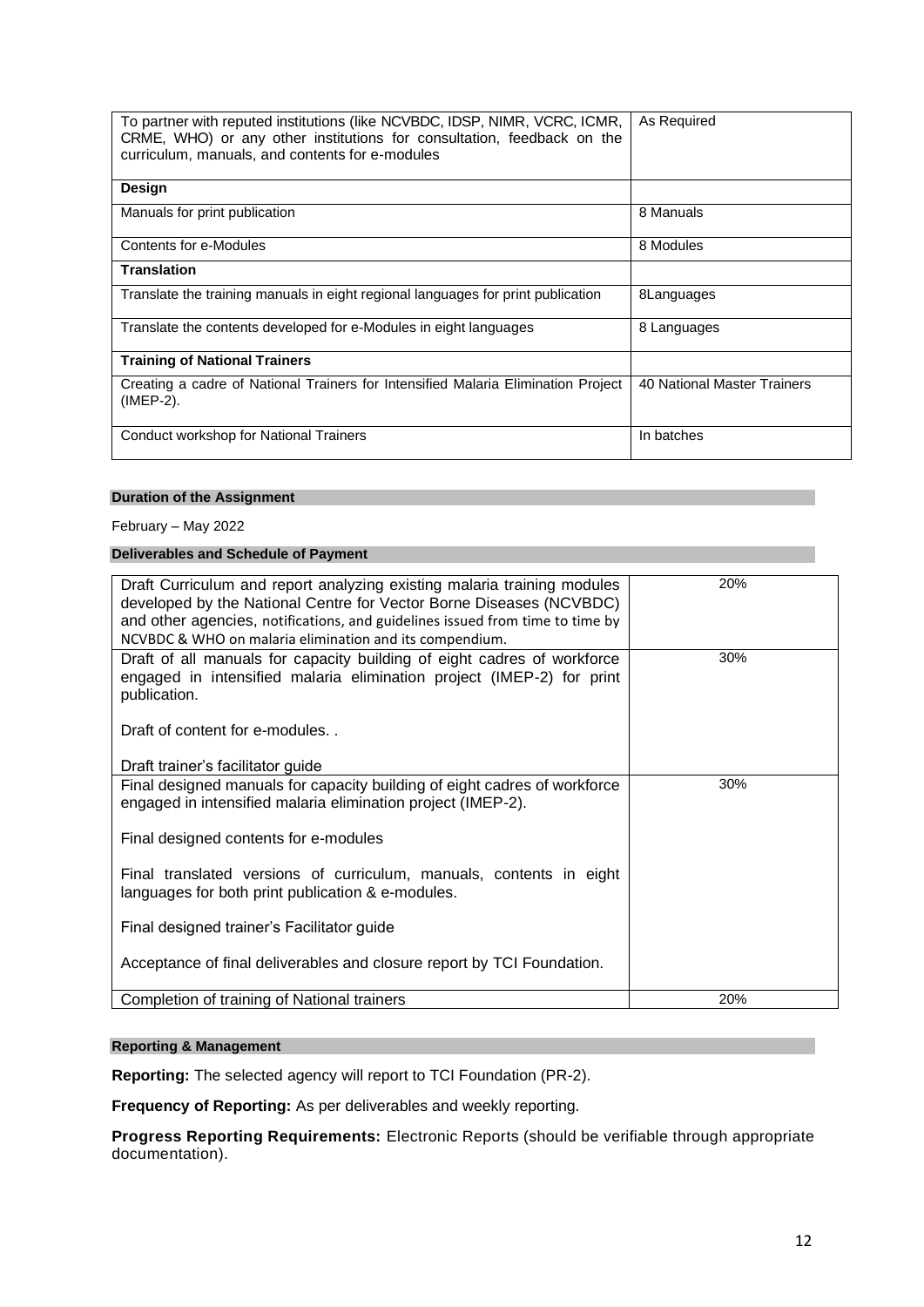### **Proposal Contents**

The full proposal should cover the following aspects:

- **A.** Technical Proposal to include
	- o Context (organization introduction, etc.)
	- o Methodology
	- o Key Activities with timelines
	- o Deliverables
	- o CV of the project team leader and project team
		- Team leader should have at least 10 years of experience in the public health sector with at least three years' in designing curriculum, manuals and modules.
		- Curriculum development expert with at least 5 years of experience in the public health sector. Experience in malaria elimination stream shall be an added advantage for the applying agency.
		- Capacity development expert with at least 5 years of experience in training & TOT deliver.
		- Other team members as deemed necessary (Epidemiologist, Entomologist, Hematologist, Pedagogy etc.)
	- Short description of the organizations/agency's capability and work, proof of its capacity and experience in the relevant field.
- **B.** Financial proposal to include activity−wise breakup, fee rates, travel cost, etc.

### **SPECIAL NOTES:**

- 1. Agency/ Organization can apply in consortium.
- 2. If applied through consortium, the primary Agency/organization will be held responsible for the completion of the project and will receive payments as per the Contract.
- 3. An agency will have to coordinate with NCVBDC and TCI Foundation.
- 4. The curriculum/manuals/contents for e-modules both in print and any other format developed/created under the project by the agency will be submitted to TCI Foundation and will be NCVBDC & TCI Foundation's intellectual property with both NCVBDC and TCI Foundation's logos.
- 5. All the communication and material will include NCVBDC and TCI Foundation approval, logo, and credits.

### **Project Uniformity**

Developing and designing curriculum, manuals and contents for e-modules, training/learning resource materials, trainer's facilitator guide and conduct of training of national trainers for capacity building of workforce engaged in Intensified Malaria Elimination Project (IMEP-2) in India, has been focused to bring uniformity in the program/project across all States and Union Territories of India.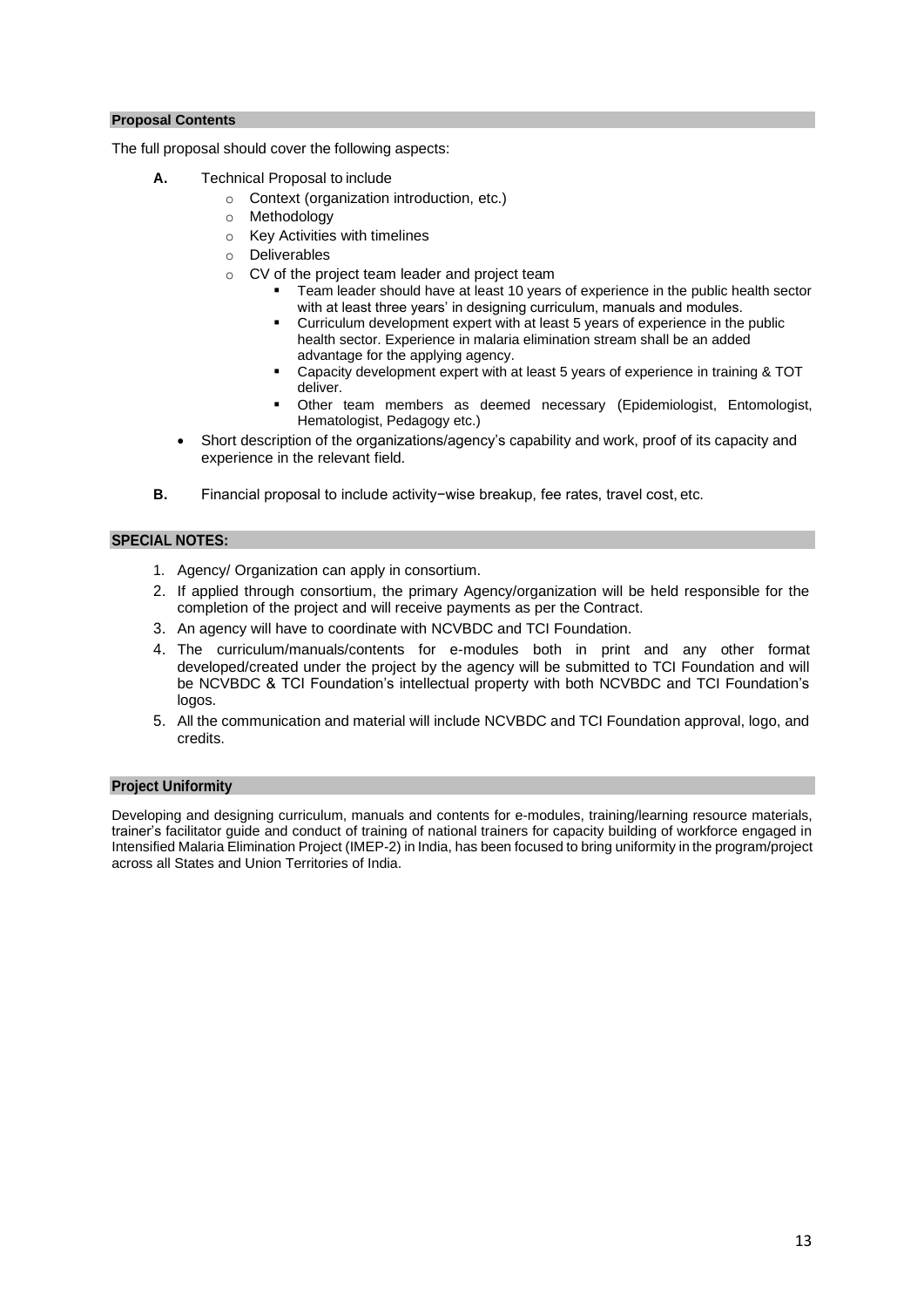| S.No.           | <b>File Name</b>                                                         | <b>Source</b>                    | Language | Format     |
|-----------------|--------------------------------------------------------------------------|----------------------------------|----------|------------|
| 1               | National Framework for Malaria<br>Elimination in India (2016-2030)       | <b>NCVBDC</b>                    | English  | <b>PDF</b> |
| $\overline{2}$  | National Strategic Plan for Malaria<br>Elimination in India 2017-2022    | <b>NCVBDC</b>                    | English  | <b>PDF</b> |
| 3               | Operational Manual for Malaria<br>Elimination in India 2016              | <b>NCVBDC</b>                    | English  | <b>PDF</b> |
| 4               | Training Module for Trainers on<br>Malariology                           | <b>NCVBDC</b>                    | English  | <b>PDF</b> |
| 5               | Revised Training Module for Trainers<br>2014                             | <b>NCVBDC</b>                    | English  | <b>PDF</b> |
| 6               | Training Module for Medical Officers,<br><b>Primary Health Centre</b>    | <b>NCVBDC</b>                    | English  | <b>PDF</b> |
| 7               | Module for Training of District VBD<br><b>Consultants on Malariology</b> | <b>NCVBDC</b>                    | English  | <b>PDF</b> |
| 8               | Training Module for Malaria Technical<br>Supervisor                      | <b>NCVBDC</b>                    | English  | <b>PDF</b> |
| 9               | <b>Training Module for Multipurpose</b><br>worker                        | <b>NCVBDC</b>                    | English  | <b>PDF</b> |
| 10              | Training Module for ASHAs on<br>Malariology                              | <b>NCVBDC</b>                    | English  | <b>PDF</b> |
| 11              | Guidelines for Diagnosis and<br>Treatment of Malaria in India 2011       | <b>World Health Organization</b> | English  | <b>PDF</b> |
| 12 <sup>2</sup> | India Malaria profile                                                    | <b>World Health Organization</b> | English  | Webpage    |

# **Indicative list of Modules/Contents/Reports Available with NCVBDC & International Agencies**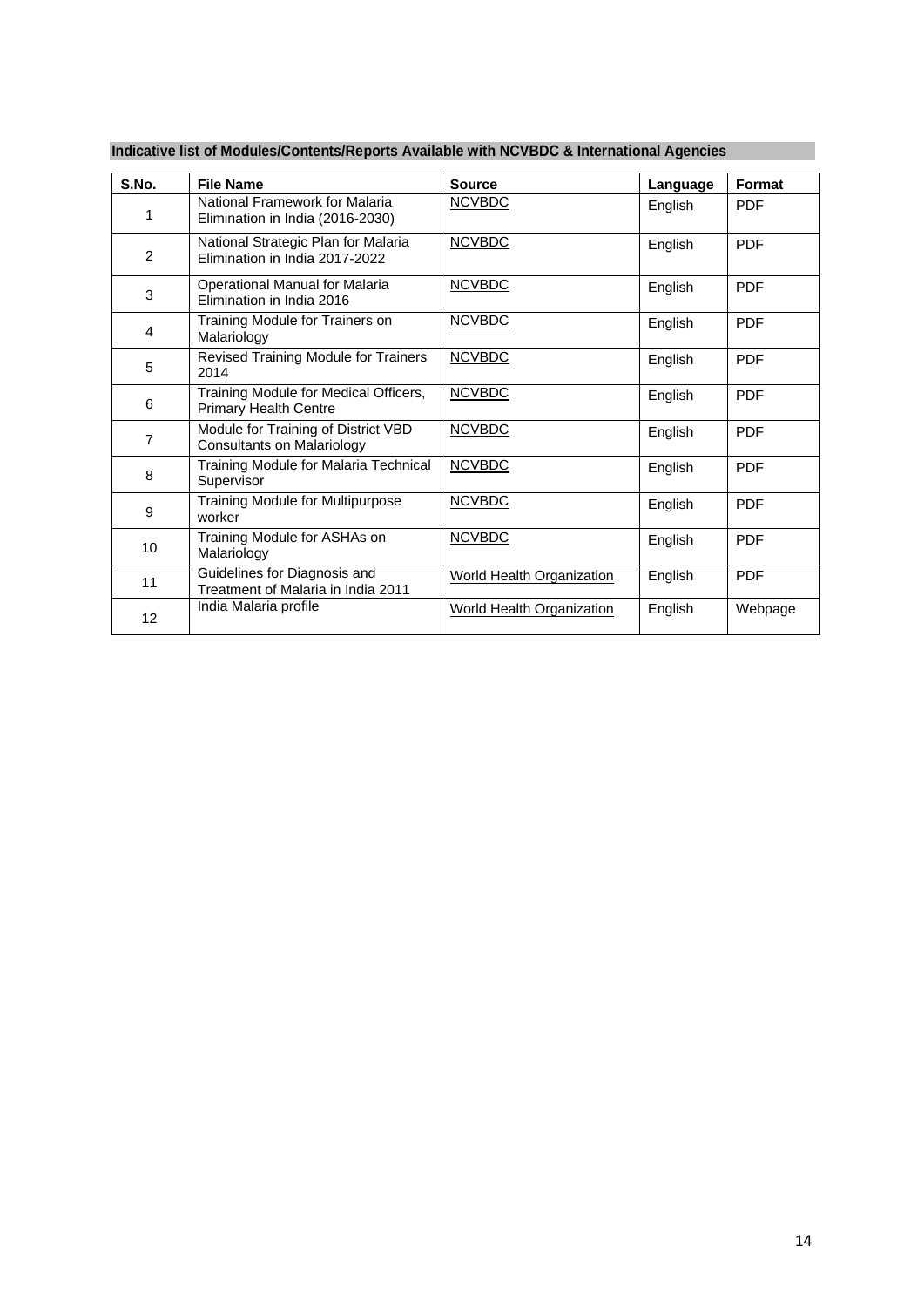# **Annexure I**

# **FORM FOR SUBMITTING SERVICEPROVIDER'S TECHNICAL PROPOSAL**

# **(ThisForm mustbe submittedonly using theServiceProvider'sOfficial Letterhead/Stationery<sup>1</sup> )**

Location:

Date:

To:

The Director (PR-2) TCI Foundation TCI House, 69 Institutional Area Sector-32, Gurugram-122007

Dear Sir:

We, the undersigned, hereby offer to render the following services to TCI Foundation in conformity with the requirements defined in the RFP dated ................................ and all of its attachments, as well as the provisions of the TCI Foundation General Contract Terms and Conditions:

# **A. Qualifications of the Service Provider**

The Service Provider must describe and explain how and why they are the best entity that can deliver the requirements of TCI Foundation by indicating the following:

- Profile describing the nature of business, field of expertise, licenses, certifications, a) accreditations.
- b) Business Licenses – Registration Papers, Tax Payment Certification, etc.
- Financials: Annual turnover of minimum one crore Indian rupees (Rs. 1,000,0000) in the C) current and preceding three year(s).
- $\mathsf{d}$ Track Record – list of clients for similar services as those required by TCI Foundation, indicating description of contract scope, contract duration, contract value, contact references;
- Certificates and Accreditation including Quality Certificates, Patent Registrations,  $e$ ) Environmental Sustainability Certificates, etc, if any.
- Written Self-Declaration that the agency was never blacklisted/ debarred/ suspended/ banned by  $\mathsf{f}$ government/ corporate/ development agency/organization neither in India nor in any other country.

<sup>1</sup> *Official Letterhead/Stationery must indicate contact details – addresses, email, phone, and fax numbers – for verification purpose*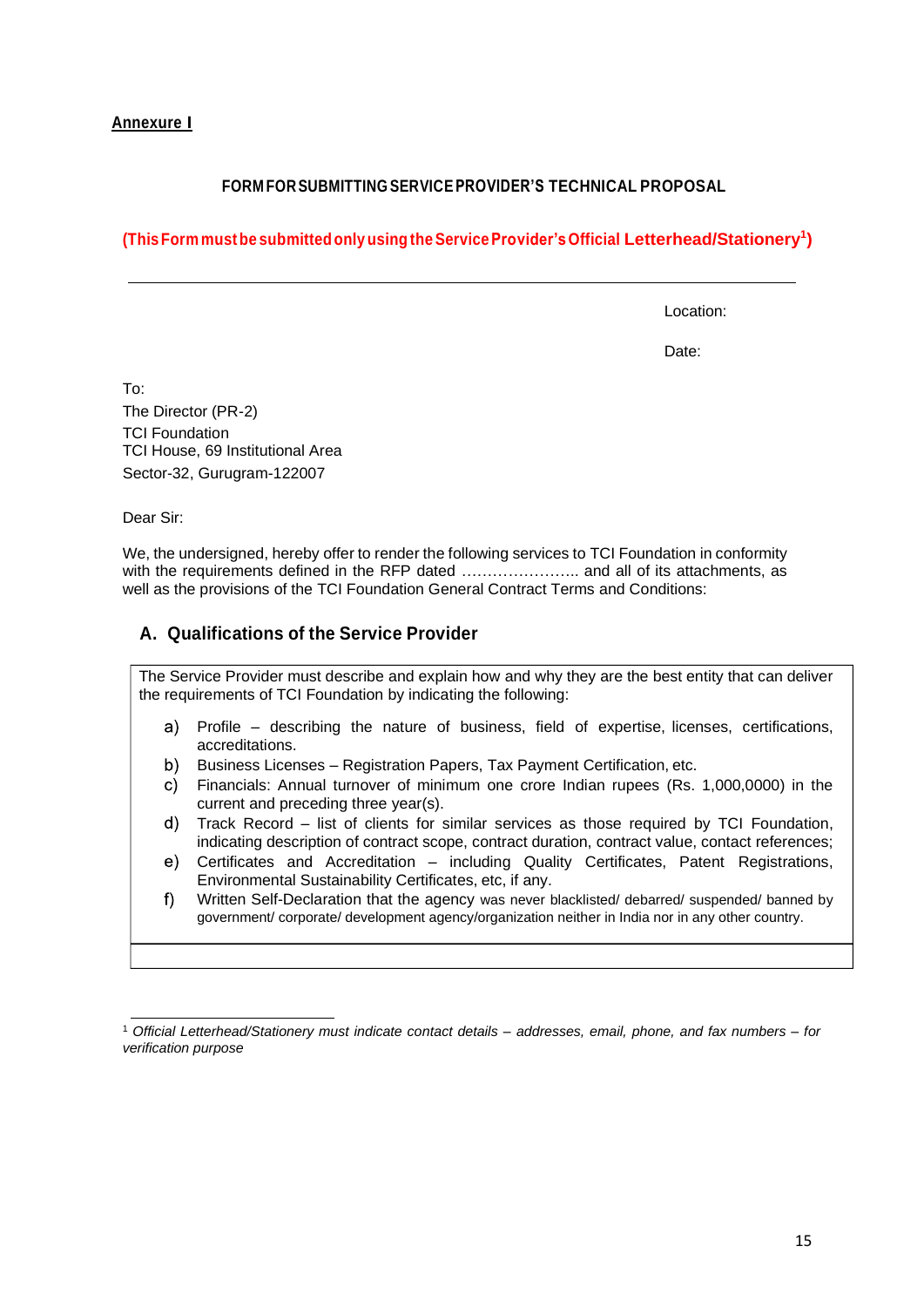# **B. Proposed Methodology for the Completion of Services**

The service provider must describe how it will address/deliver the demands of the RFP; providing a detailed description of the essential performance characteristics, specifications, reporting conditions and quality assurance mechanisms that will be put in place, while demonstrating that the proposed methodology will be appropriate to the local conditions and context of the work.

# **C. Qualifications of Key Personnel**

The Service Provider must provide:

- a) Names and qualifications of the key personnel that will perform the services indicating who is team leader, who are supporting, etc.
- b) CVs demonstrating qualifications must be submitted; and
- c) Written confirmation from each personnel that they are available for the entire duration of the contract.

[Name and Signature of the Service Provider's Authorized Person] [Designation] [Date]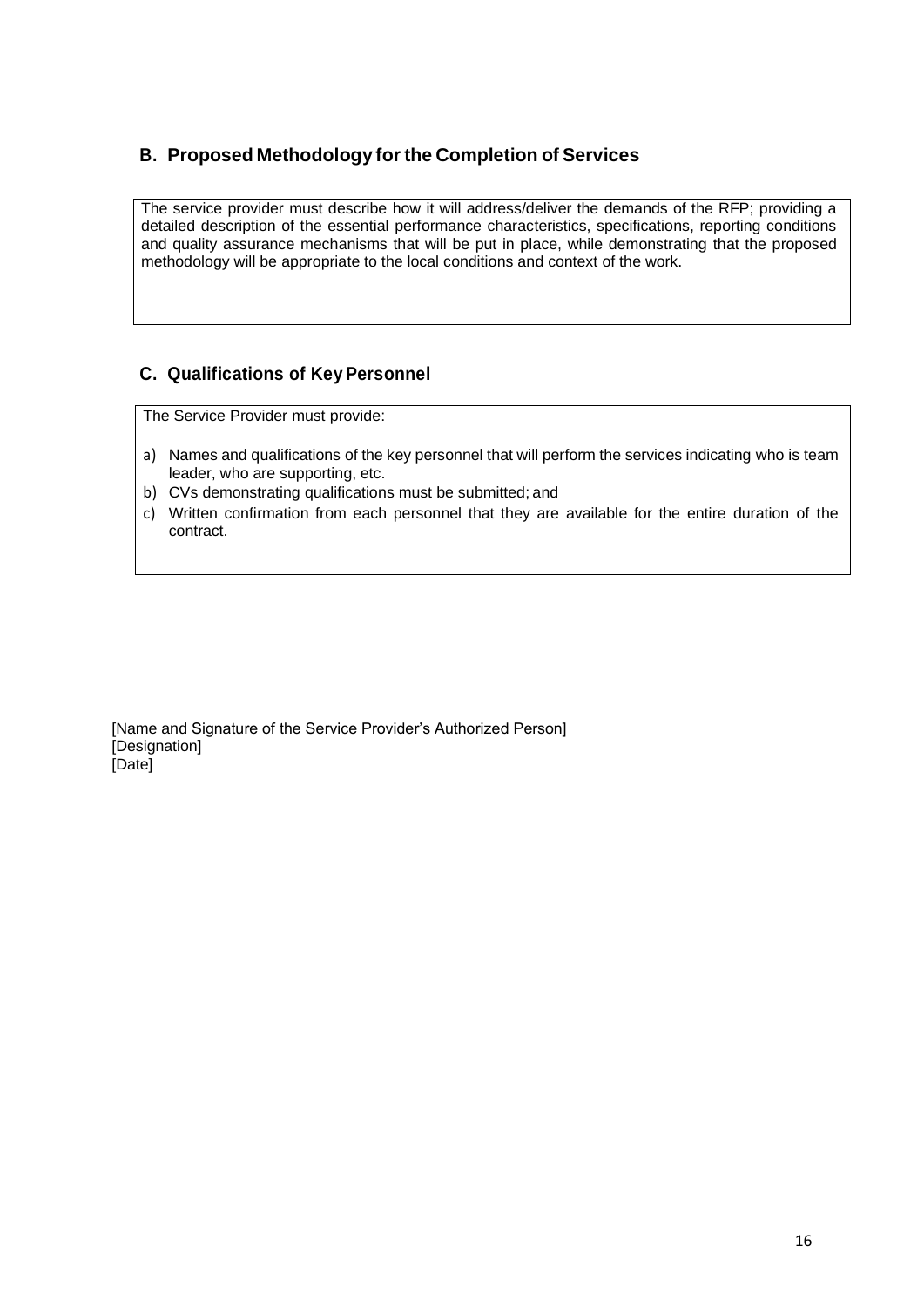## **Annexure II**

### **FORMFORSUBMITTINGSERVICE PROVIDER'S FINANCIAL PROPOSAL**

## **A. Cost breakdown perdeliverable:**

| <b>Deliverables</b>                                                                                                                                                                                                                                                                                                                                                                                                                                       | Cost (INR) |
|-----------------------------------------------------------------------------------------------------------------------------------------------------------------------------------------------------------------------------------------------------------------------------------------------------------------------------------------------------------------------------------------------------------------------------------------------------------|------------|
| Draft Curriculum and report analyzing existing malaria training<br>٠<br>modules developed by the National Centre for Vector Borne<br>Diseases (NCVBDC) and other agencies, notifications, and<br>guidelines issued from time to time by NCVBDC & WHO on malaria<br>elimination and its compendium.                                                                                                                                                        |            |
| Draft of all manuals for capacity building of eight cadres of<br>$\bullet$<br>workforce engaged in intensified malaria elimination project<br>(IMEP-2) for print publication.<br>Draft of content for e-modules<br>Draft trainer's facilitator guide                                                                                                                                                                                                      |            |
| Final designed manuals for capacity building of eight cadres of<br>$\bullet$<br>workforce engaged in intensified malaria elimination project<br>(IMEP-2).<br>Final designed contents for e-modules<br>Final translated versions of curriculum, manuals, contents in eight<br>languages for both print publication & e-modules.<br>Final designed trainer's Facilitator guide<br>Acceptance of final deliverables and closure report by TCI<br>Foundation. |            |
| Completion of training of National trainers                                                                                                                                                                                                                                                                                                                                                                                                               |            |

## **B. Cost Breakdown by Cost Component:**

| <b>Description of Activity</b>                                                                                    | <b>Remuneration</b><br>per Unit of Time<br>(in INR) | <b>Total Period of</b><br>Engagement<br>(in days) | No. of<br><b>Personnel</b> | Total<br>Amount<br>(INR) |
|-------------------------------------------------------------------------------------------------------------------|-----------------------------------------------------|---------------------------------------------------|----------------------------|--------------------------|
| <b>I. Personnel Services</b>                                                                                      |                                                     |                                                   |                            |                          |
| 1. Team Lead                                                                                                      |                                                     |                                                   |                            |                          |
| 2. Curriculum Development Expert                                                                                  |                                                     |                                                   |                            |                          |
| 3. Capacity Development Expert                                                                                    |                                                     |                                                   |                            |                          |
| 4. Other project staff (Epidemiologist,<br>Entomologist, Hematologist, Pedagogy etc.)<br><b>II. Indirect Cost</b> |                                                     |                                                   |                            |                          |
| Total                                                                                                             |                                                     |                                                   |                            | INR.                     |

*[Name and Signature of the Service Provider's Authorized Person]* 

*[Designation]*

*[Date]*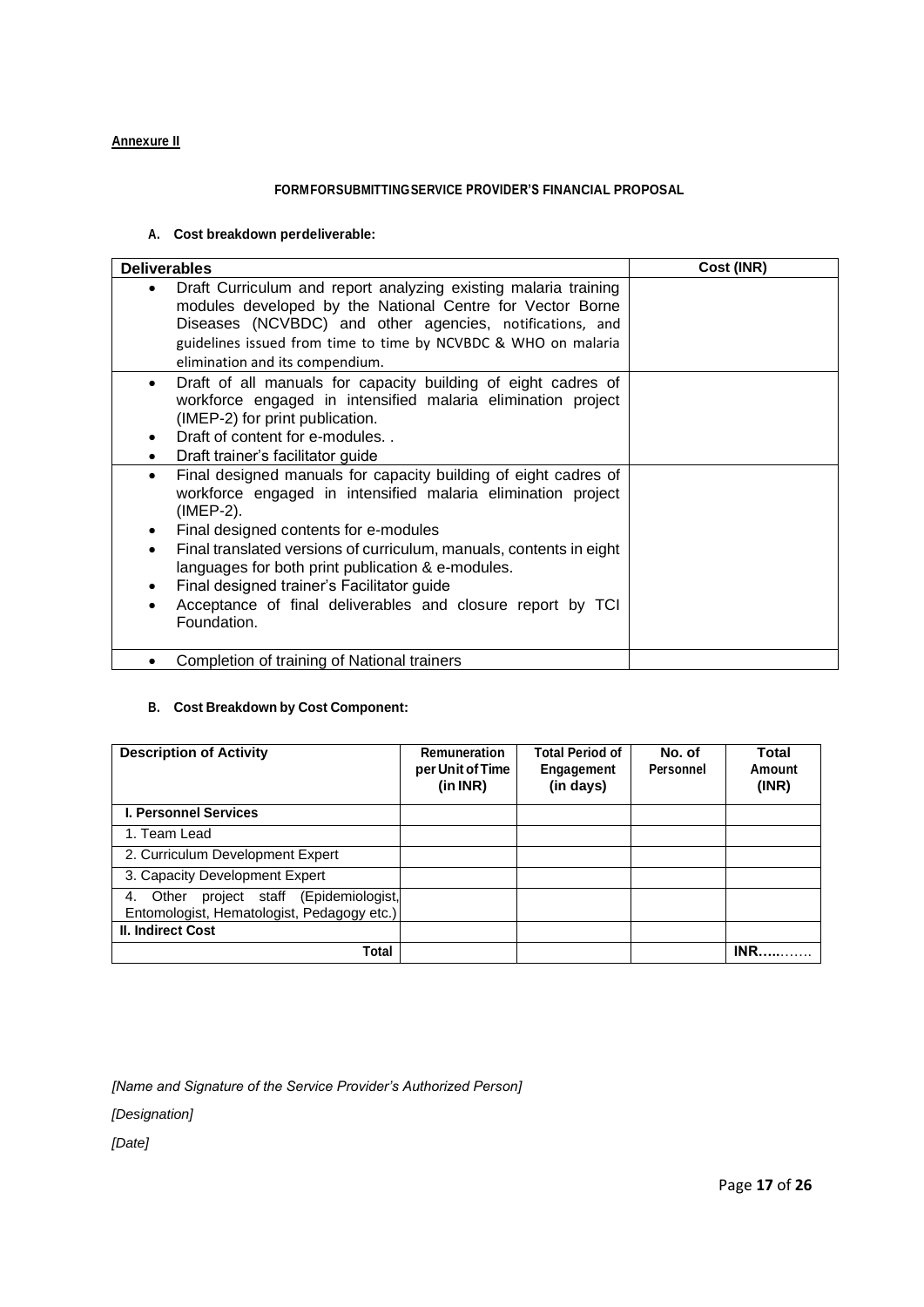### **GENERAL TERMS AND CONDITIONS OF THE CONTRACT**

This Contract is between the TCI Foundation a non-government organization who has been taken on board by the Global Fund (GFATM) to work in unison with the National Centre for Vector Borne Diseases (NCVBDC) Ministry of Health & family Welfare for intensified malaria elimination project (IMEP-2) in India, and a company or organization indicated in the Face Sheet of this Contract (hereinafter the "Contractor"), on the other hand.

- **1. LEGALSTATUSOFTHEPARTIES:**TCI Foundationand the Contractorshallbereferred toasa"Party"or, collectively, "Parties" hereunder, and:
	- 1.1. Pursuant, *inter alia,* to its registration under Indian Trust Act, 1882 has full juridical personality and enjoys such privileges as are necessary for the independent fulfilment of its purposes.
	- 1.2. The Contractor shall have the legal status of an independent contractor *vis−à−vis* TCI Foundation, and nothing contained in or relating to the Contract shall be construed as establishing or creating between the Parties the relationship of employer and employee or of principal and agent. The officials, representatives, employees, or subcontractors of each of the Parties shall not be considered in any respect as being the employees or agents of the other Party, and each Party shall be solely responsible for all claims arising out of or relating to its engagement of such persons or entities.

### **2. OBLIGATIONS OF THECONTRACTOR:**

- 2.1. The Contractor shall deliver the goods described in the Technical Specifications for Goods (hereinafter the "Goods") and/or perform and complete the services described in the Terms of Reference and Schedule of Payments (hereinafter the "Services"), with due diligence and efficiency, and in accordance with this Contract. The Contractor shall also provide all technical and administrative support needed to ensure the timely and satisfactory delivery of the Goods and/or performance of the Services.
- 2.2. To the extent that the Contract involves any purchase of the Goods, the Contractor shall provide TCI Foundation with written evidence of the delivery of the Goods. Such evidence of delivery shall, at the minimum, consist of an invoice, a certification of conformity, and other supporting shipment documentation as may otherwise be specified in the Technical Specifications for Goods.
- 2.3. The Contractor represents and warrants the accuracy of any information or data provided to TCI Foundation for the purpose of entering this Contract, as well as the quality of the deliverables and reports foreseen under this Contract, in accordance with the highest industry and professional standards.
- 2.4. All time limits contained in this Contract shall be deemed to be of the essence in respect of the performance of the delivery of the Goods and/or the provision of the Services.

### **3. PRICE ANDPAYMENT:**

- **4. FIXED PRICE:** If fixed price is chosen as a payment method pursuant to the face sheet of this Contract, in full consideration for the complete and satisfactory delivery of the Goods and/or provision of the Services, TCI Foundation shall pay the Contractor a fixed amount indicated in the face sheet of this Contract.
	- 4.1. The amount stated in the face sheet of this Contract is not subject to any adjustment or revision because of price or currency fluctuations, or the actual costs incurred by the Contractor in the performance of the Contract.
	- 4.2. TCI Foundation shall effect payments to the Contractor in the amounts and pursuant to the schedule of payments set forth in the Terms of Reference and Schedule of Payments, upon completion by the Contractor of the corresponding deliverable(s) and upon acceptance by TCI Foundation of the original invoices submitted by the Contractor to the TCI Foundation Contact Person indicated in the Face Sheet of this Contract, together with whatever supporting documentation that may be required by TCI Foundation:
	- 4.3. Invoices shall indicate a deliverable completed and the corresponding amountpayable.
	- 4.4. Payments effected by TCI Foundation to the Contractor shall be deemed neither to relieve the Contractor of its obligations under this Contract nor as acceptance by TCI Foundation of the Contractor's delivery of the Goods and/or provision of the Services.

### **5. COSTREIMBURSEMENT:**

If cost reimbursement is chosen as a payment method pursuant If cost reimbursement is chosen as a payment method pursuant to the Face Sheet of this Contract, in full consideration for the complete and satisfactory delivery of the Goods and/or provision of the Services under this Contract, TCI Foundation shall pay the Contractor an amount not exceeding the total amount stated in the Face Sheet of this Contract.

5.1. The said amount is the maximum total amount of reimbursable costs under this Contract. The breakdown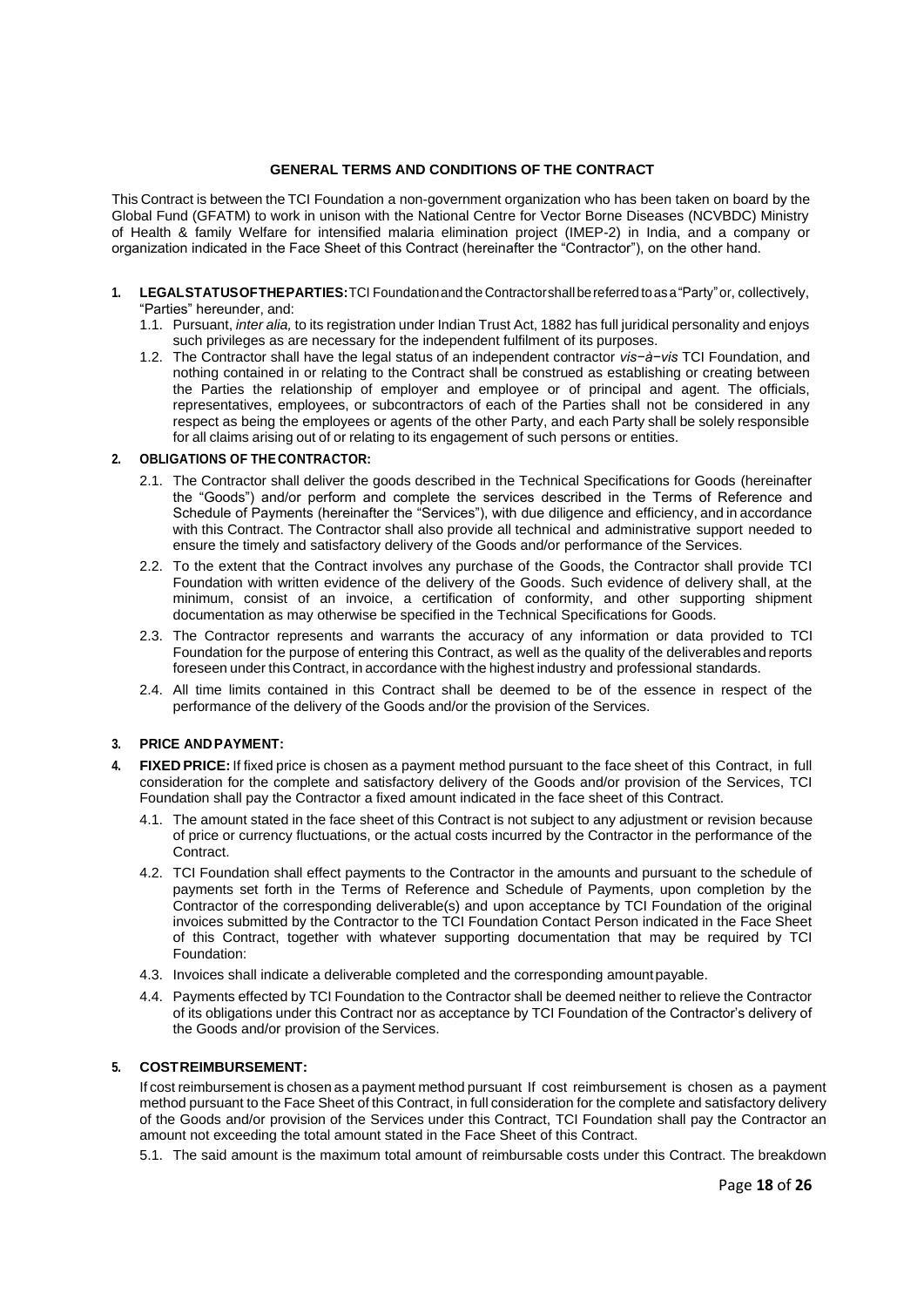of costs contained in the Financial Proposal, referred to in the Face Sheet to this Contract shall specify the maximum amount per each cost category that is reimbursable under this Contract. The Contractor shall specify in its invoices or financial reports (as required by TCI Foundation) the amount of the actual reimbursable costs incurred in the delivery of the Goods and/or the provision of the Services.

- 5.2. The Contractor shall not provide the Services and/or deliver the Goods or equipment, materials and supplies that may result in any costs in excess of the amount stated in the Face Sheet of this Contract, or of the maximum amount per each cost category specified in the breakdown of costs contained in the Financial Proposal, without the prior written agreement of the TCI Foundation Contact Person.
- 5.3. The Contractor shall submit original invoices or financial reports (as required by TCI Foundation) for the Goods delivered in accordance with the Technical Specifications for Goods and/or the Services provided in accordance with the schedule set forth in the Terms of Reference and Schedule of Payments. Such invoices or financial reports shall indicate a deliverable or deliverables completed and the corresponding amount payable. They shall be submitted to the TCI Foundation Contact Person, together with whatever supporting documentation of the actual costs incurred that is required in the Financial Proposal or may be required by TCI Foundation.
- 5.4. TCI Foundation shall effect payments to the Contractor upon completion by the Contractor of the deliverable(s) indicated in the original invoices or financial reports (as required by TCI Foundation) and upon acceptance of these invoices or financial reports by TCI Foundation. Such payments shall be subject to any specific conditions for reimbursement specified in the breakdown of costs contained in the Financial Proposal.
- 5.5. Payments effected by TCI Foundation to the Contractor shall be deemed neither to relieve the Contractor of its obligations under this Contract nor as acceptance by TCI Foundation of the Contractor's delivery of the Goods and/or performance of the Services.

### **6. SUBMISSION OF INVOICES AND REPORTS:**

- 6.1. All original invoices, financial reports and any other reports and supporting documentation required under this Contract shall be submitted by mail by the Contractor to TCI Foundation Contact Person. Upon request of the Contractor, and subject to approval by TCI Foundation, invoices and financial reports may be submitted to TCI Foundation by email.
- 6.2. All reports and invoices shall be submitted by the Contractor to the TCI Foundation Contact Person specified in the Face Sheet of this Contract.

### **7. TIME AND MANNER OF PAYMENT:**

- 7.1. Invoices shall be paid within thirty (30) days of the date of their acceptance by TCI Foundation. TCI Foundation shall make every effort to accept an original invoice or advise the Contractor of its non−acceptance within a reasonable time from receipt.
- 7.2. Where the Services are to be provided, in addition to an invoice, the Contractor shall submit to TCI Foundation a report, describing in detail the Services provided under the Contract during the period covered in each report.
- **8. RESPONSIBILITYFOREMPLOYEES:** To the extent that the Contract involves the provision of the Services to TCI Foundation by the Contractor's officials, employees, agents, servants, subcontractors and other representatives (collectively, the Contractor's "personnel"), the following provisions shall apply:
	- 8.1. The Contractor is responsible for and shall assume all risk and liabilities relating to its personnel and property.
	- 8.2. The Contractor shall be responsible for the professional and technical competence of the personnel it assigns to perform work under the Contract and will select reliable and competent individuals who will be able to effectively perform the obligations under the Contract and who, while doing so, will respect the local laws and customs and conform to a high standard of moral and ethical conduct.
	- 8.3. Such Contractor personnel shall be professionally qualified and, if required to work with officials or staff of TCI Foundation and/or NCVBDC, shall be able to do so effectively. The qualifications of any personnel whom the Contractor may assign or may propose to assign to perform any obligations under the Contract shall be substantially the same, or better, as the qualifications of any personnel originally proposed by the Contractor.
	- 8.4. At the option of and in the sole discretion of TCI Foundation:
		- 8.4.1. the qualifications of personnel proposed by the Contractor (*e.g.,* a curriculum vitae) may be reviewed by TCI Foundation prior to such personnel's performing any obligations under the Contract;
		- 8.4.2. any personnel proposed by the Contractor to perform obligations under the Contract may be interviewed by qualified staff or officials of TCI Foundation and/or NCVBDC prior to such personnel's performing any obligations under the Contract; and,
		- 8.4.3. in cases in which, pursuant to Article 8.4.1 or 8.4.2, above, TCI Foundation has reviewed the qualifications of such Contractor's personnel, TCI Foundation may reasonably refuse to accept any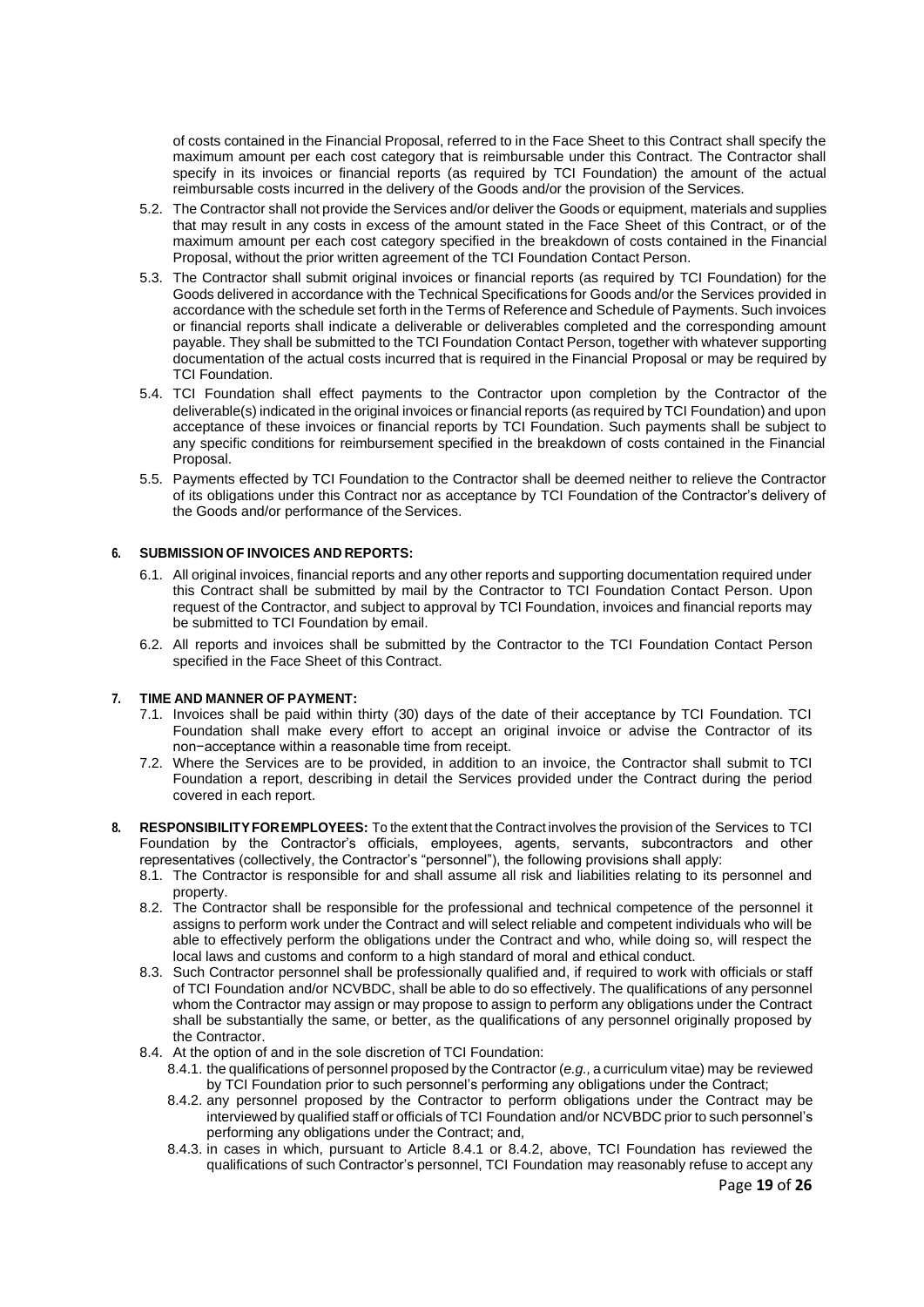such personnel.

- 8.5 Requirements specified in the Contract regarding the number or qualifications of the Contractor's personnel may change during the course of performance of the Contract. Any such change shall be made only following written notice of such proposed change and upon written agreement between the Parties regarding such change, subject to the following:
	- 8.5.1 TCI Foundation may, at any time, request, in writing, the withdrawal or replacement of any of the Contractor's personnel, and such request shall not be unreasonably refused by the Contractor.
	- 8.5.2 Any of the Contractor's personnel assigned to perform obligations under the Contract shall not be withdrawn or replaced without the prior written consent of TCI Foundation, which shall not be unreasonably withheld.
	- 8.5.3 The withdrawal or replacement of the Contractor's personnel shall be carried out as quickly as possible and in a manner that will not adversely affect the performance of obligations under the Contract.
	- 8.5.4 All expenses related to the withdrawal or replacement of the Contractor's personnel shall, in all cases, be borne exclusively by the Contractor.
	- 8.5.5 Any request by TCI Foundation for the withdrawal or replacement of the Contractor's personnel shall not be considered to be a termination, in whole or in part, of the Contract, and TCI Foundation shall not bear any liability in respect of such withdrawn or replaced personnel.
	- 8.5.6 If a request for the withdrawal or replacement of the Contractor's personnel is *not* based upon a default by or failure on the part of the Contractor to perform its obligations in accordance with the Contract, the misconduct of the personnel, or the inability of such personnel to reasonably work together with TCI Foundation and/or NCVBDC officials and staff, then the Contractor shall not be liable by reason of any such request for the withdrawal or replacement of the Contractor's personnel for any delay in the performance by the Contractor of its obligations under the Contract that is substantially the result of such personnel's being withdrawn or replaced.
- 8.6 Nothing in Articles 8.3, 8.4 and 8.5, above, shall be construed to create any obligations on the part of TCI Foundation with respect to the Contractor's personnel assigned to perform work under the Contract, and such personnel shall remain the sole responsibility of theContractor.
- 8.7 The Contractor shall be responsible for requiring that all personnel assigned by it to perform any obligations under the Contract and who may have access to any premises or other property of TCI Foundation and/or NCVBDC shall:
	- 8.7.1 undergo or comply with security screening requirements made known to the Contractor by TCI Foundation, including but not limited to, a review of any criminal history.
	- 8.7.2 when within TCI Foundation and/or NCVBDC premises or on property, display such identification as may be approved and furnished by TCI Foundation and/or NCVBDC security officials, and that upon the withdrawal or replacement of any such personnel or upon termination or completion of the Contract, such personnel shall immediately return any such identification to TCI Foundation and/or NCVBDC for cancellation.
- 8.8 Within one working day after learning that any of Contractor's personnel who have access to any TCI Foundation and/or NCVBDC premises have been charged by law enforcement authorities with an offense other than a minor traffic offense, the Contractor shall provide written notice to inform TCI Foundation about the particulars of the charges then known and shall continue to inform TCI Foundation concerning all substantial developments regarding the disposition of such charges.
- 8.9 All operations of the Contractor, including without limitation, storage of equipment, materials, supplies and parts, within TCI Foundation and/or NCVBDC premises or on TCI Foundation and/or NCVBDC property shall be confined to areas authorized or approved by TCI Foundation and/or NCVBDC. The Contractor's personnel shall not enter or pass through and shall not store or dispose of any of its equipment or materials in any areas within TCI Foundation and/or NCVBDC premises or on TCI Foundation and/or NCVBDC property without appropriate authorization from TCI Foundation and/or NCVBDC.
- 8.10The Contractor shall (i) put in place an appropriate security plan and maintain the security plan, taking into account the security situation in the country where the Services are being provided; and (ii) assume all risks and liabilities related to the Contractor's security, and the full implementation of the security plan.
- 8.11TCI Foundation reserves the right to verify whether such a plan is in place, and to suggest modifications to the plan when necessary. Failure to maintain and implement an appropriate security plan as required hereunder shall be deemed a breach of this contract. Notwithstanding the foregoing, the Contractor shall remain solely responsible for the security of its personnel and for TCI Foundation and/or NCVBDC's property in its custody as set forth in paragraph 8.10 above.

### **9. ASSIGNMENT:**

9.1. Except as provided in Article 9.2, below, the Contractor may not assign, transfer, pledge or make any other disposition of the Contract, of any part of the Contract, or of any of the rights, claims or obligations under the Contract except with the prior written authorization of TCI Foundation. Any such unauthorized assignment, transfer, pledge or other disposition, or any attempt to do so, shall not be binding on TCI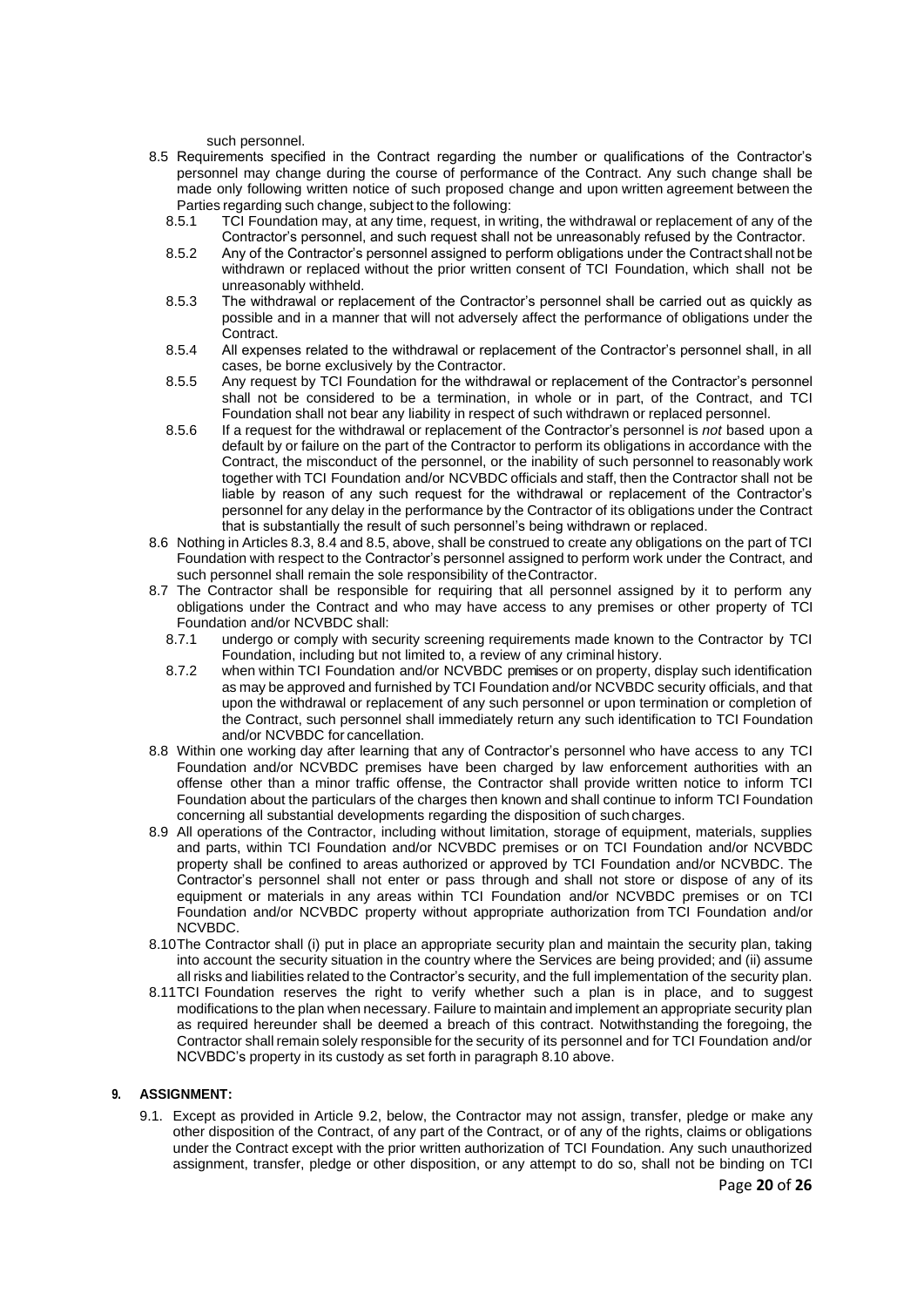Foundation. Except as permitted with respect to any approved subcontractors, the Contractor shall not delegate any of its obligations under this Contract, except with the prior written consent of TCI Foundation. Any such unauthorized delegation, or attempt to do so, shall not be binding on TCI Foundation.

- 9.2. The Contractor may assign or otherwise transfer the Contract to the surviving entity resulting from a reorganization of the Contractor's operations, *provided that:*
	- 9.2.1. such reorganization is not the result of any bankruptcy, receivership, or other similar proceedings; *and,*
	- 9.2.2. such reorganization arises from a sale, merger, or acquisition of all or substantially all the Contractor's assets or ownership interests; *and*,
	- 9.2.3. the Contractor promptly notifies TCI Foundation about such assignment or transfer at the earliest opportunity; *and*,
	- 9.2.4. the assignee or transferee agrees in writing to be bound by all the terms and conditions of the Contract, and such writing is promptly provided to TCI Foundation following the assignment or transfer.
- **10. SUBCONTRACTING:** In the event Contractor requires the services of subcontractors to perform any obligations under the Contract, the Contractor shall obtain the prior written approval of TCI Foundation. TCI Foundation shall be entitled, in its sole discretion, to review the qualifications of any subcontractors and to reject any proposed subcontractor that TCI Foundation reasonably considers is not qualified to perform obligations under the Contract. TCI Foundation shall have the right to require any subcontractor's removal from TCI Foundation premises without having to give any justification therefor. Any such rejection or request for removal shall not, in and of itself, entitle the Contractor to claim any delays in the performance, or to assert any excuses for the non− performance, of any of its obligations under the Contract, and the Contractor shall be solely responsible for all services and obligations performed by its subcontractors. The terms of any subcontract shall be subject to and shall be construed in a manner that is fully in accordance with, all of the terms and conditions of the Contract.

#### **11. INDEMNIFICATION:**

- 11.1. The Contractor shall indemnify, defend, and hold and save harmless, TCI Foundation, and its officials, agents and employees, from and against all suits, proceedings, claims, demands, losses and liability of any kind or nature brought by any third party against TCI Foundation, including, but not limited to, all litigation costs and expenses, attorney's fees, settlement payments and damages, based on, arising from, or relating to:
	- 11.1.1.allegations or claims that the possession of or use by TCI Foundation of any patented device, any copyrighted material, or any other goods, property or services provided or licensed to TCI Foundation under the terms of the Contract, in whole or in part, separately or in a combination contemplated by the Contractor's published specifications therefor, or otherwise specifically approved by the Contractor, constitutes an infringement of any patent, copyright, trademark, or other intellectual property right of any third party; *or,*
	- 11.1.2.any acts or omissions of the Contractor, or of any subcontractor or anyone directly or indirectly employed by them in the performance of the Contract, which give rise to legal liability to anyone not a party to the Contract, including, without limitation, claims and liability in a claim for workers' compensation.
	- 11.2In addition to the indemnity obligations set forth in this Article 11, the Contractor shall be obligated, at its sole expense, to defend TCI Foundation and its officials, agents and employees, pursuant to this Article 11, regardless of whether the suits, proceedings, claims and demands in question actually give rise to or otherwise result in any loss or liability.
	- 11.3TCI Foundation shall advise the Contractor about any such suits, proceedings, claims, demands, losses, or liability within a reasonable period of time after having received actual notice thereof. The Contractor shall have sole control of the defence of any such suit, proceeding, claim or demand and of all negotiations in connection with the settlement or compromise thereof, except with respect to the assertion or defence of the privileges and immunities of TCI Foundation or any matter relating thereto, for which only TCI Foundation itself is authorized to assert and maintain.
	- 11.4In the event the use by TCI Foundation of any Goods, property or Services provided or licensed to TCI Foundation by the Contractor, in whole or in part, in any suit or proceeding, is for any reason enjoined, temporarily or permanently, or is found to infringe any patent, copyright, trademark or other intellectual property right, or in the event of a settlement, is enjoined, limited or otherwise interfered with, then the Contractor, at its sole cost and expense, shall, promptly, either:
		- 11.4.1 procure for TCI Foundation the unrestricted right to continue using such Goods or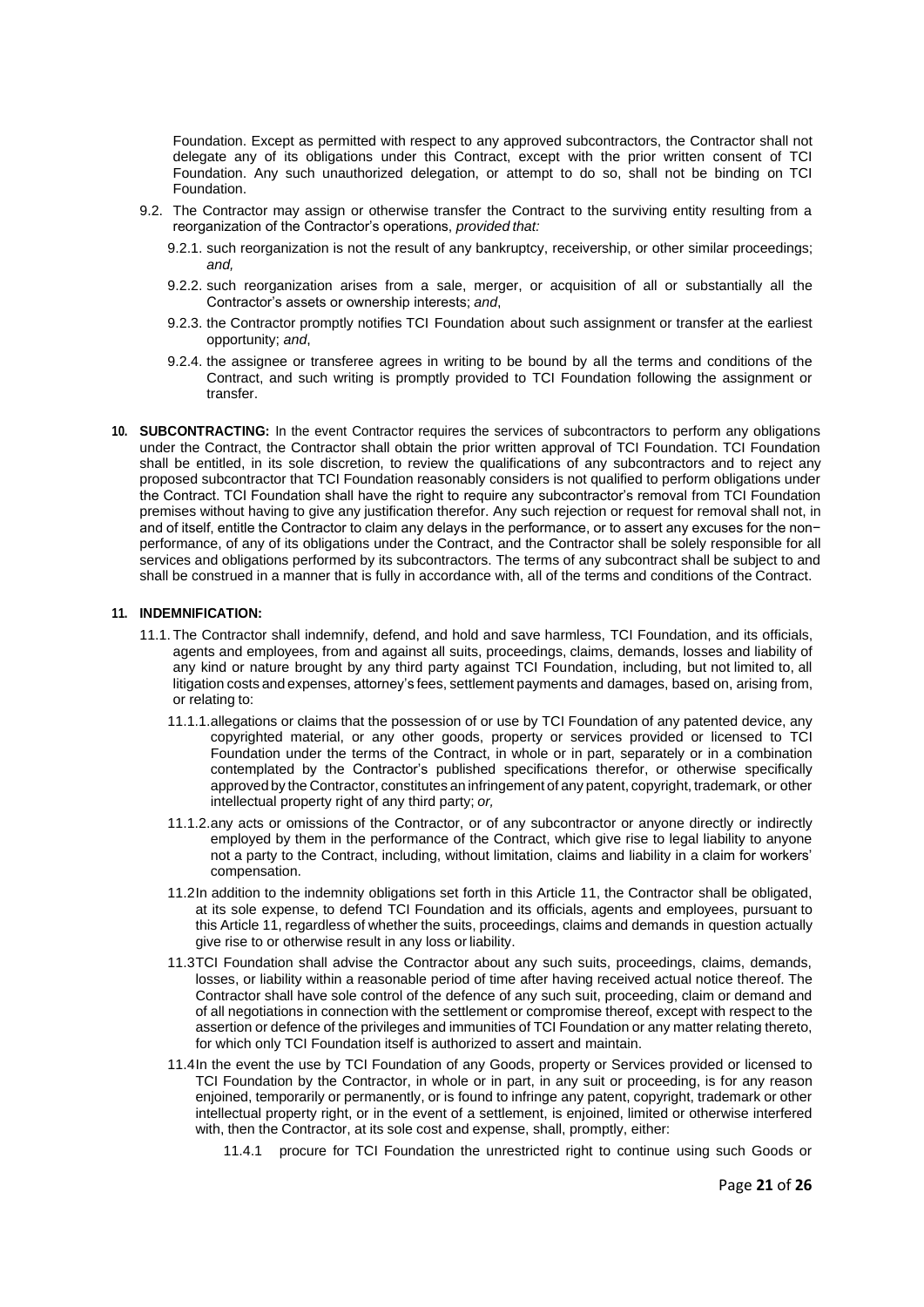Services provided to TCI Foundation;

- 11.4.2 replace or modify the Goods and/or or Services provided to TCI Foundation, or part thereof, with the equivalent or better Goods and/or Services, or part thereof, that is non−infringing; *or*,
- 11.4.3 Refund to TCI Foundation the full price paid by TCI Foundation for the right to have or use such Goods, property or Services, or part thereof.

### **12. INSURANCE AND LIABILITY**

- 12.1. The Contractor shall pay TCI Foundation promptly for all loss, destruction, or damage to the property of TCI Foundation caused by the Contractor's personnel or by any of its subcontractors or anyone else directly or indirectly employed by the Contractor or any of its subcontractors in the performance of the **Contract.**
- 12.2. Unless otherwise provided in the Contract, prior to commencement of performance of any other obligations under the Contract, and subject to any limits set forth in the Contract, the Contractor shall take out and shall maintain for the entire term of the Contract, for any extension thereof, and for a period following any termination of the Contract reasonably adequate to deal with losses:
	- 12.2.1.insurance against all risks in respect of its property and any equipment used for the performance of the Contract.
	- 12.2.2.workers' compensation insurance, or its equivalent, or employer's liability insurance, or its equivalent, with respect to the Contractor's personnel sufficient to cover all claims for injury, death and disability, or any other benefits required to be paid by law, in connection with the performance of the Contract.
	- 12.2.3.liability insurance in an adequate amount to cover all claims, including, but not limited to, claims for death and bodily injury, products and completed operations liability, loss ofor damage to property, and personal and advertising injury, arising from or in connection with the Contractor's performance under the Contract, including, but not limited to, liability arising out of or in connection with the acts or omissions of the Contractor, its personnel, agents, or invitees, or the use, during the performance of the Contract, of any vehicles, boats, airplanes or other transportation vehicles and equipment, whether or not owned by the Contractor; *and*,
	- 12.2.4.Such other insurance as may be agreed upon in writing between TCI Foundation and the Contractor.
	- 12.3 The Contractor's liability policies shall also cover subcontractors and all defence costs and shall contain a standard "cross liability" clause.
	- 12.4 The Contractor acknowledges and agrees that TCI Foundation accepts no responsibility for providing life, health, accident, travel or any other insurance coverage which may be necessary or desirable in respect of any personnel performing services for the Contractor in connection with the Contract.
	- 12.5 The Contractor shall be responsible to fund all amounts within any policy deductible or retention.
	- 12.6 The Contractor acknowledges and agrees that neither the requirement for taking out and maintaining insurance as set forth in the Contract nor the amount of any such insurance, including, but not limited to, any deductible or retention relating thereto, shall in any way be construed as limiting the Contractor's liability arising under or relating to the Contract.
- **13. ENCUMBRANCES AND LIENS**: The Contractor shall not cause or permit any lien, attachment or other encumbrance by any person to be placed on file or to remain on file in any public office or on file with TCI Foundation against any monies due to the Contractor or that may become due for any work done or against any goods supplied or materials furnished under the Contract, or by reason of any other claim or demand against the Contractor or TCI Foundation
- **14. EQUIPMENT FURNISHED BYTCI FOUNDATION TOTHE CONTRACTOR**: Title to any equipment and supplies that may be furnished by TCI Foundation to the Contractor for the performance of any obligations under the Contract shall rest with TCI Foundation, and any such equipment shall be returned to TCI Foundation at the conclusion of the Contract or when no longer needed by the Contractor. Such equipment, when returned to TCI Foundation, shall be in the same condition as when delivered to the Contractor, subject to normal wear and tear, and the Contractor shall be liable to compensate TCI Foundation for the actual costs of any loss of, damage to, or degradation of the equipment that is beyond normal wear and tear.

### **15. COPYRIGHT, PATENTS AND OTHER PROPRIETARY RIGHTS:**

**15.1.** Except as is otherwise expressly provided in writing in the Contract, TCI Foundation shall be entitled to all intellectual property and other proprietary rights including, but not limited to, patents, copyrights, and trademarks, with regard to products, processes, inventions, ideas, know−how, or documents and other materials which the Contractor has developed for TCI Foundation under the Contract and which bear a direct relation to or are produced or prepared or collected in consequence of, or during the course of, the performance of the Contract. The Contractor acknowledges and agrees that such products, documents,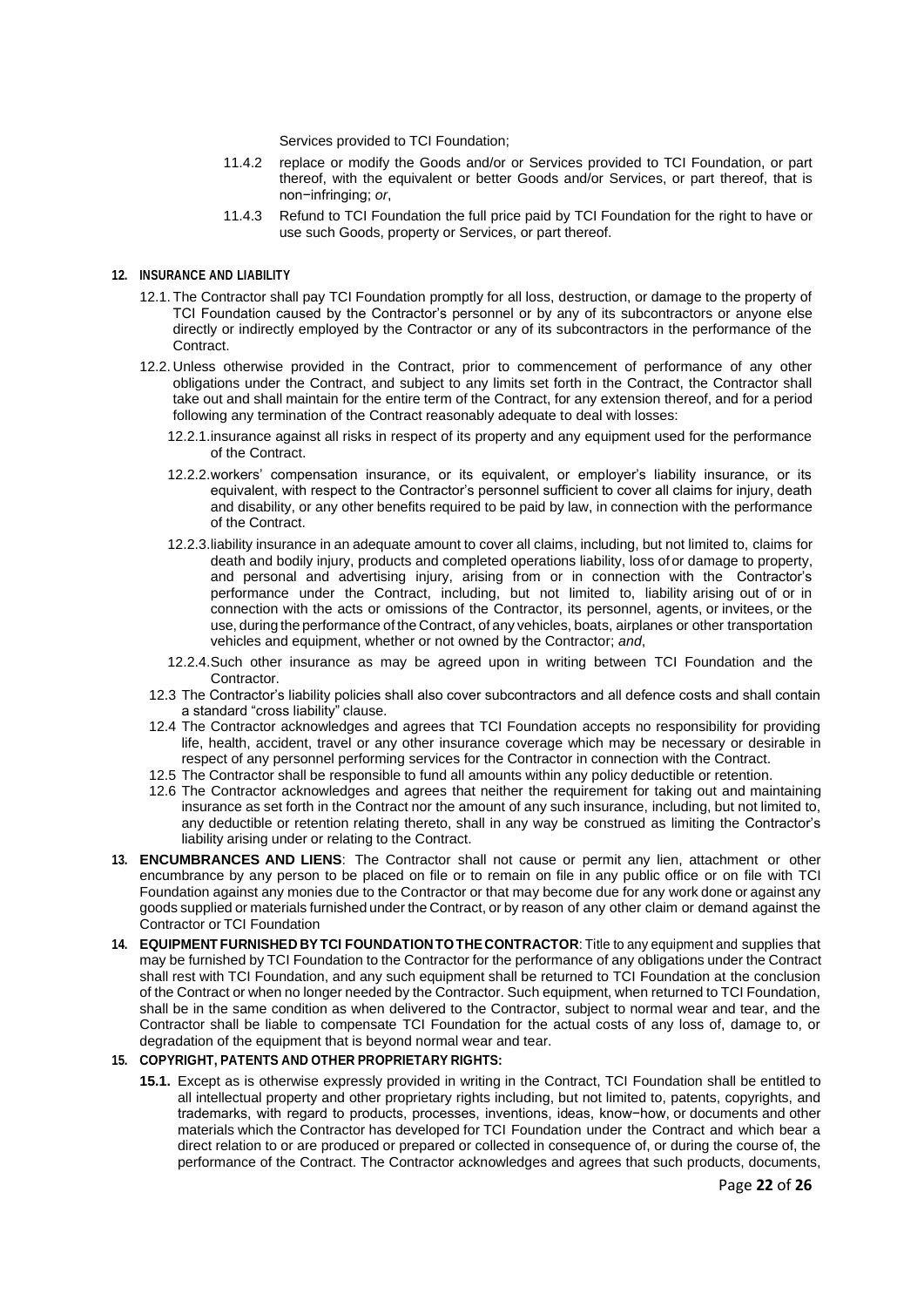and other materials constitute works made for hire for TCI Foundation.

- **15.2.** To the extent that any such intellectual property or other proprietary rights consist of any intellectual property or other proprietary rights of the Contractor: (i) that pre−existed the performance by the Contractor of its obligations under the Contract, or (ii) that the Contractor may develop or acquire, or may have developed or acquired, independently of the performance of its obligations under the Contract, TCI Foundation does not and shall not claim any ownership interest thereto, and the Contractor grants to TCI Foundation a perpetual license to use such intellectual property or other proprietary right solely for the purposes of and in accordance with the requirements of the Contract.
- **15.3.** At the request of TCI Foundation, the Contractor shall take all necessary steps, execute all necessary documents, and generally assist in securing such proprietary rights and transferring or licensing them to TCI Foundation in compliance with the requirements of the applicable law and of the Contract.
- **15.4.** Subject to the foregoing provisions, all maps, drawings, photographs, mosaics, plans, reports, estimates, recommendations, documents, and all other data compiled by or received by the Contractor under the Contract shall be the property of TCI Foundation, shall be made available for use or inspection by TCI Foundation at reasonable times and in reasonable places, shall be treated as confidential, and shall be delivered only to TCI Foundation authorized officials on completion of work under the Contract.

### **16. PUBLICITY, ANDUSE OFTHE NAME,EMBLEM OROFFICIALSEALOFTCI FOUNDATION:**

The Contractor shall not advertise or otherwise make public for purposes of commercial advantage or goodwill that it has a contractual relationship with TCI Foundation or NCVBDC, nor shall the Contractor, in any manner whatsoever use the name, emblem or official seal of TCI Foundation or NCVBDC, or any abbreviation of the name of TCI Foundation or NCVBDC in connection with its business or otherwise without the written permission of TCI Foundation and/or NCVBDC.

- **17. CONFIDENTIAL NATURE OF DOCUMENTS AND INFORMATION**: Information and data that is considered proprietary by either Party or that is delivered or disclosed by one Party ("Discloser") to the other Party ("Recipient") during performance of the Contract, and that is designated as confidential ("Information"), shall be held in confidence by that Party and shall be handled as follows:
	- **17.1.** The Recipient shall:
		- **17.1.1.** use the same care and discretion to avoid disclosure, publication, or dissemination of the Discloser's Information as it uses with its own similar Information that it does not wish to disclose, publish or disseminate; *and*,
		- **17.1.2.** use the Discloser's Information solely for the purpose for which it was disclosed.
	- **17.2.** Provided that the Recipient has a written agreement with the following persons or entities requiring them to treat the Information confidential in accordance with the Contract and this Article 17, the Recipient may disclose Information to:
		- **17.2.1.** any other party with the Discloser's prior written consent; *and*,
		- **17.2.2.** the Recipient's employees, officials, representatives and agents who have a need to know such Information for purposes of performing obligations under the Contract, and employees officials, representatives and agents of any legal entity that it controls, controls it, or with which it is under common control, who have a need to know such Information for purposes of performing obligations under the Contract.
		- **17.3** The Contractor may disclose Informat*ion to the ext*ent required by law, *provided that*, subject to and without any waiver of the privileges of the TCI Foundation, the Contractor will give TCI Foundation sufficient prior notice of *a* request for the disclosure of Information in order to allow TCI Foundation to have a reasonable opportunity to take protective measures or such other action as may be appropriate before any such disclosure is made.
		- **17.4** TCI Foundation may disclose Information to the extent as required.
		- **17.5** The Recipient shall not be precluded from disclosing Information that is obtained by the Recipient from a third party without restriction, is disclosed by the Discloser to a third party without any obligation of confidentiality, is previously known by the Recipient, or at any time is developed by the Recipient completely independently of any disclosures hereunder.
		- **17.6** These obligations and restrictions of confidentiality shall be effective during the term of the Contract, including any extension thereof, and, unless otherwise provided in the Contract, shall remain effective following any termination of the Contract.

#### **18. FORCE MAJEURE; OTHER CHANGES IN CONDITIONS:**

18.1. In the event of and as soon as possible after the occurrence of any cause constituting *force majeure*, the affected Party shall give notice and full particulars in writing to the other Party, of such occurrence or cause if the affected Party is thereby rendered unable, wholly or in part, to perform its obligations and meet its responsibilities under the Contract. The affected Party shall also notify the other Party of any other changes in condition or the occurrence of any event which interferes or threatens to interfere with its performance of the Contract. Not more than fifteen (15) days following the provision of such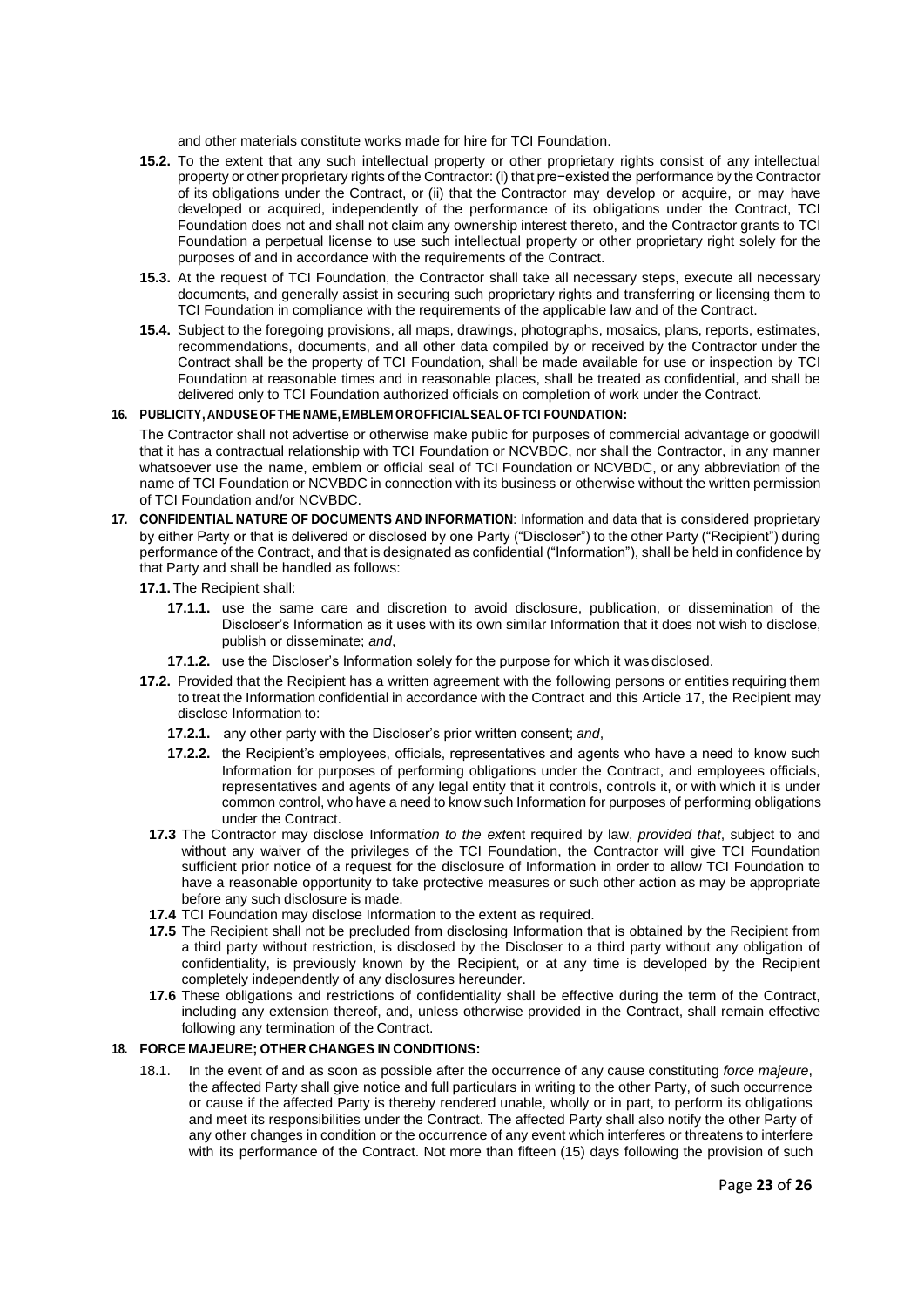notice of *force majeure* or other changes in condition or occurrence, the affected Party shall also submit a statement to the other Party of estimated expenditures that will likely be incurred for the duration of the change in condition or the event of *force majeure*. On receipt of the notice or notices required hereunder, the Party not affected by the occurrence of a cause constituting *force majeure* shall take such action as it reasonably considers to be appropriate or necessary in the circumstances, including the granting to the affected Party of a reasonable extension of time in which to perform any obligations under the Contract.

- 18.2. If the Contractor is rendered unable, wholly or in part, by reason of *force majeure* to perform its obligations and meet its responsibilities under the Contract, TCI Foundation shall have the right to suspend or terminate the Contract on the same terms and conditions as are provided for in Article 20, "Termination," except that the period of notice shall be seven (7) days instead of thirty (30) days. In any case, TCI Foundation shall be entitled to consider the Contractor permanently unable to perform its obligations under the Contract in case the Contractor is unable to perform its obligations, wholly or in part, by reason of *force majeure* for any period more than ninety (90) days.
- 18.3. *Force majeure* as used herein means any unforeseeable and irresistible act of nature, any act of war (whether declared or not), invasion, revolution, insurrection, terrorism, or any other acts of a similar nature or force, *provided that* such acts arise from causes beyond the control and without the fault or negligence of the Contractor. The Contractor acknowledges and agrees that, with respect to any obligations under the Contract that the Contractor must perform in areas in which TCI Foundation is engaged in, preparing to engage in, or disengaging from any peacekeeping, humanitarian or similar operations, any delays or failure to perform such obligations arising from or relating to harsh conditions within such areas, or to any incidents of civil unrest occurring in such areas, shall not, in and of itself, constitute *force majeure* under the Contract.

### **19. TERMINATION:**

- 19.1. Either Party may terminate the Contract for cause, in whole or in part, upon thirty (30) days' notice, in writing, to the other Party. The initiation of conciliation or arbitral proceedings in accordance with Article 22 "Settlement of Disputes," below, shall not be deemed to be a "cause" for or otherwise to be in itself a termination of theContract.
- 19.2. TCI Foundation may terminate the Contract at any time by providing written notice to the Contractor in any case in which the mandate of TCI Foundation applicable to the performance of the Contract or the funding of TCI Foundation applicable to the Contract is curtailed or terminated, whether in whole or in part. In addition, unless otherwise provided by the Contract, upon sixty (60) day's advance written notice to the Contractor, TCI Foundation may terminate the Contract without having to provide any justification therefor.
- 19.3. In the event of any termination of the Contract, upon receipt of notice of termination that has been issued by TCI Foundation, the Contractor shall, except as may be directed by TCI Foundation in the notice of termination or otherwise in writing:
	- 19.3.1. take immediate steps to bring the performance of any obligations under the Contract to a close in a prompt and orderly manner, and in doing so, reduce expenses to a minimum;
	- 19.3.2. refrain from undertaking any further or additional commitments under the Contract as of and following the date of receipt of such notice;
	- 19.3.3. place no further subcontracts or orders for materials, services, or facilities, except as TCI Foundation and the Contractor agree in writing are necessary to complete any portion of the Contract that is not terminated;
	- 19.3.4. transfer title and deliver to TCI Foundation the fabricated or unfabricated parts, work in process, completed work, supplies, and other material produced or acquired for the portion of the Contract terminated;
	- 19.3.5. deliver all completed or partially completed plans, drawings, information, and other property that, if the Contract had been completed, would be required to be furnished to TCI Foundation thereunder;
	- 19.3.6. complete performance of the work not terminated; *and*,
	- 19.3.7. take any other action that may be necessary, or that TCI Foundation may direct in writing, for the minimization of losses and for the protection and preservation of any property, whether tangible or intangible, related to the Contract that is in the possession of the Contractor and in which TCI Foundation has or may be reasonably expected to acquire an interest.
- 19.4. In the event of any termination of the Contract, TCI Foundation shall be entitled to obtain reasonable written accountings from the Contractor concerning all obligations performed or pending in accordance with the Contract. In addition, TCI Foundation shall not be liable to pay the Contractor except for those Goods satisfactorily delivered and/or Services satisfactorily provided to TCI Foundation in accordance with the requirements of the Contract, but only if such Goods or Services were ordered, requested or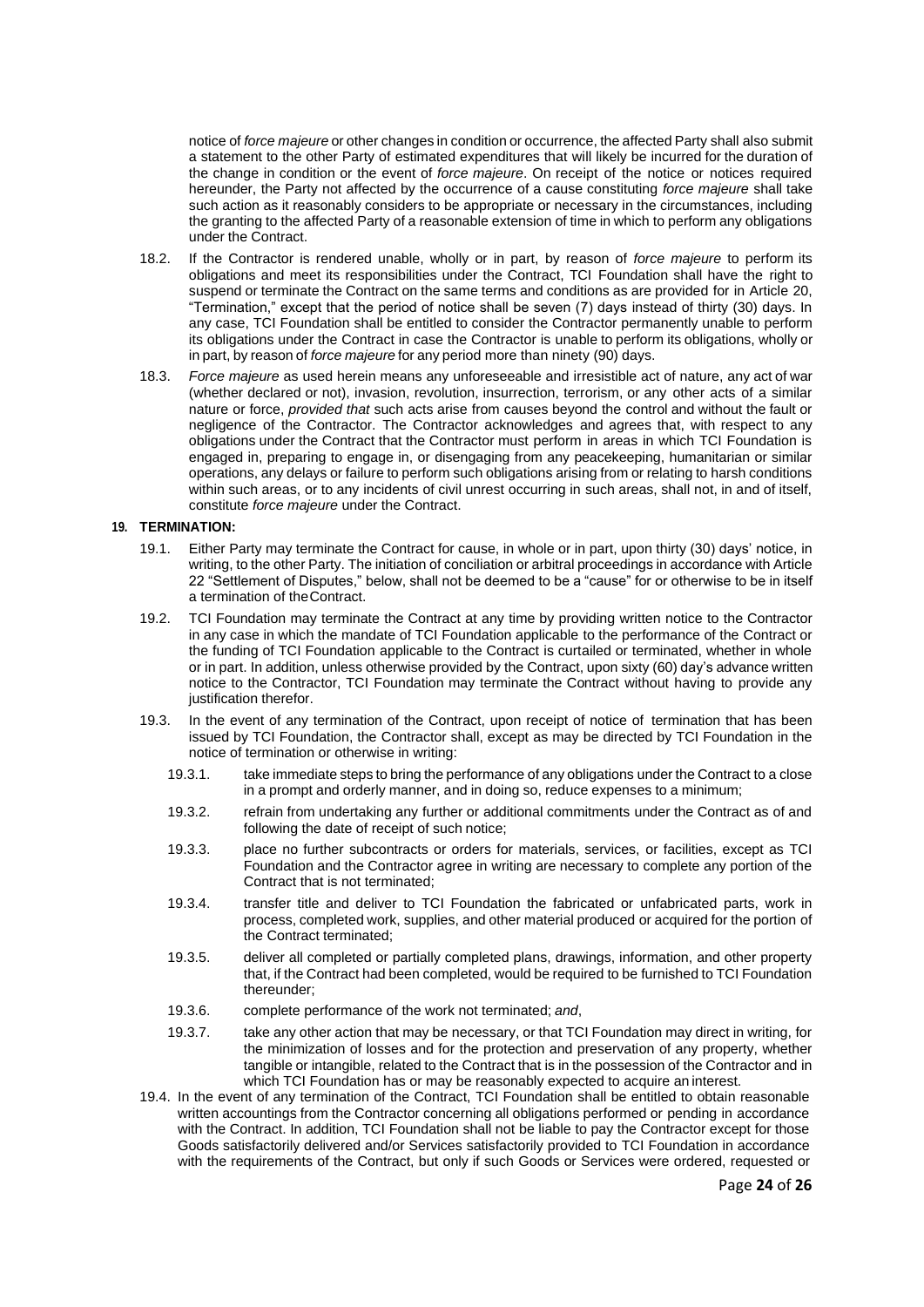otherwise provided prior to the Contractor's receipt of notice of termination from TCI Foundation or prior to the Contractor's tendering of notice of termination to TCI Foundation.

- 19.5. TCI Foundation may, without prejudice to any other right or remedy available to it, terminate the Contract forthwith if:
	- 19.5.1. the Contractor is adjudged bankrupt, or is liquidated, or becomes insolvent, or applies for a moratorium or stay on any payment or repayment obligations, or applies to be declared insolvent;
	- 19.5.2. the Contractor is granted a moratorium or a stay, or is declared insolvent;
	- 19.5.3. the Contractor makes an assignment for the benefit of one or more of its creditors;
	- 19.5.4. a Receiver is appointed on account of the insolvency of the Contractor;
	- 19.5.5. the Contractor offers a settlement in lieu of bankruptcy or receivership; *or,*
	- 19.5.6. TCI Foundation reasonably determines that the Contractor has become subject to a materially adverse change in its financial condition that threatens to substantially affect the ability of the Contractor to perform any of its obligations under the Contract.
	- 19.6 Except as prohibited by law, the Contractor shall be bound to compensate TCI Foundation for all damages and costs, including, but not limited to, all costs incurred by TCI Foundation in any legal or non−legal proceedings, as a result of any of the events specified in Article 19.5, above, and resulting from or relating to a termination of the Contract, even if the Contractor is adjudged bankrupt, or is granted a moratorium or stay or is declared insolvent. The Contractor shall immediately inform TCI Foundation of the occurrence of any of the events specified in Article 19.5, above, and shall provide TCI Foundation with any information pertinent thereto.
	- 19.7 The provisions of this Article 19 are without prejudice to any other rights or remedies of TCI Foundation under the Contract or otherwise.
- **20. NON-WAIVEROFRIGHTS**: The failure by either Party to exercise any rights available to it, whether under the Contract or otherwise, shall not be deemed for any purposes to constitute a waiver by the other Party of any such right or any remedy associated therewith, and shall not relieve the Parties of any of their obligations under the Contract.
- **21. NON-EXCLUSIVITY:** Unless otherwise specified in the Contract, TCI Foundation shall have no obligation to purchase any minimum quantities of goods or services from the Contractor, and TCI Foundation shall have no limitation on its right to obtain goods or services of the same kind, quality and quantity described in the Contract, from any other source at any time.

### **22. SETTLEMENT OF DISPUTES:**

- 22.1. **AMICABLESETTLEMENT**: TheParties shall use their best efforts to amicably settle any dispute, controversy, or claim arising out of the Contract or the breach, termination, or invalidity thereof. Where the Parties wish to seek such an amicable settlement through conciliation or according to such other procedure as may be agreed between the Parties inwriting.
- 22.2. **ARBITRATION**: Any dispute, controversy, or claim between the Parties arising out of the Contract or the breach, termination, or invalidity thereof, unless settled amicably under Article 22.1, above, within sixty (60) days after receipt by one Party of the other Party's written request for such amicable settlement, shall be referred by either Party to arbitration in accordance with the Arbitration Rules in India.

### **23. MODIFICATIONS:**

- 23.1. No modification or change in this Contract shall be valid and enforceable against TCI Foundation unless executed in writing by the duly authorized representatives of the Parties.
- 23.2. If the Contract shall be extended for additional periods in accordance with the terms and conditions of the Contract, the terms and conditions applicable to any such extended term of the Contract shall be the same terms and conditions as set forth in the Contract, unless the Parties shall have agreed otherwise pursuant to a valid amendment concluded in accordance with Article 23.1, above.
- 23.3. The terms or conditions of any supplemental undertakings, licenses, or other forms of agreement concerning any Goods or Services provided under the Contract shall not be valid and enforceable against TCI Foundation nor in any way shall constitute an agreement by TCI Foundation thereto unless any such undertakings, licenses or other forms are the subject of a valid amendment concluded in accordance with Article 23.1, above.

### **24. AUDITS ANDINVESTIGATIONS:**

- 24.1. Each invoice paid by TCI Foundation shall be subject to a post−payment audit by auditors, whether internal or external of TCI Foundation or by other authorized and qualified agents of TCI Foundation/Global Fund at any time during the term of the Contract and for a period of three (3) years following the expiration or prior termination of the Contract.
- 24.2. TCI Foundation/Global Fund may conduct investigations relating to any aspect of the Contract or the award thereof, the obligations performed under the Contract, and the operations of the Contractor generally relating to performance of the Contract at any time during the term of the Contract and for a period of three (3) years following the expiration or prior termination of the Contract.
- Page **25** of **26** 24.3. The Contractor shall provide its full and timely cooperation with any such inspections, post−payment